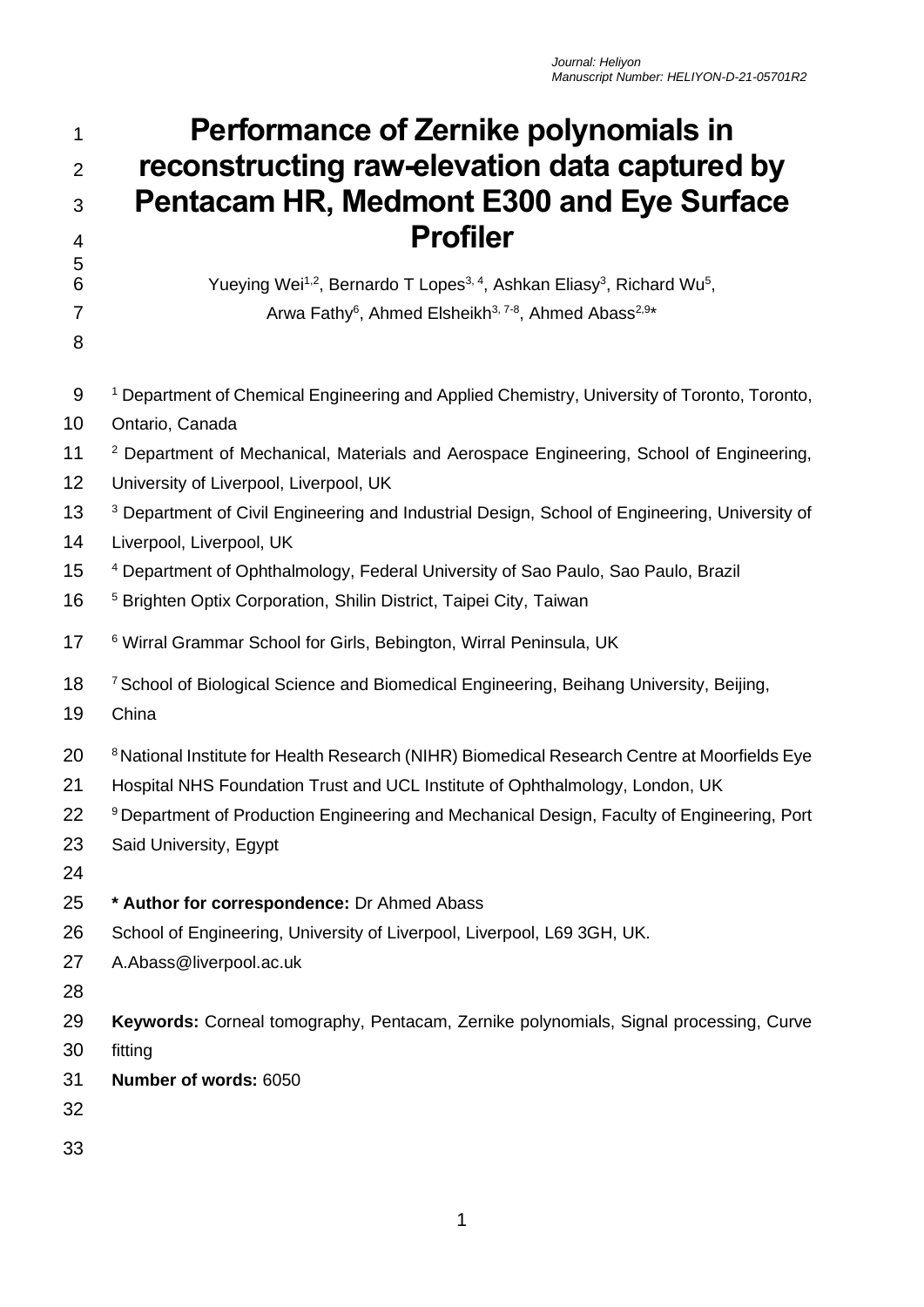## **Abstract**

 *Purpose:* To investigate the capability of Zernike polynomials fitting to reconstruct corneal surfaces as measured by Pentacam HR tomographer, Medmont E300 Placido-disc and Eye Surface Profiler (ESP).

 *Methods:* The study utilised a collection of clinical data of 527 participants. Pentacam HR raw elevation data of 660 eyes (430 healthy and 230 keratoconic) were fitted to Zernike polynomials of order 2 to 20. Same analyses were carried out on 158 eyes scanned by Medmont E300 Placido-disc and 236 eyes were scanned by ESP for comparison purposes. The Zernike fitting was carried out using a random 80% of each individual eye surface's data up to a corneal radius of 5 mm and the root means squared fitting error (RMS) was calculated for the unused 20% portion of the surface data. The process was carried out for the anterior and posterior surfaces of the corneal measurements of the Pentacam and the anterior surfaces only with the ESP and the Medmont E300 measurements.

 *Results:* Statistical significances in reduction of RMS were noticed up to order 14 among healthy participants (p<0.0001 for right eyes, p=0.0051 for left eyes) and up to order 12 (p<0.0001 for right eyes, p=0.0002 for left eyes) in anterior surfaces measured by the Pentacam. Among keratoconic eyes, statical significance was noticed up to order 12 in both eyes (p<0.0001 for right eyes, p= 0.0003 for left eyes). The Pentacam posterior corneal data, both right and left, healthy and keratotic eyes recorded significance (p<0.0001) in reduction of RMS up to order 10 with same RMS values of 0.0003 mm with zero standard deviation. RMS of fitting Zernike polynomials to Medmont data up to order 20 showed a consistent reduction in RMS with the increase of the fitting order with no rise at high fitting orders. Minimum RMS=0.0047±0.0021 mm, 0.0046±0.0019 mm for right and left eyes respectively were recorded at order 20 and were more than 15 times the minimum RMS of the Pentacam. RMS of fitting Zernike polynomials to ESP data also showed a consistent reduction in RMS with the increase of the fitting order with no sign of any rise at high fitting orders. Similar to the Medmont, minimum RMS of 0.0005±0.0003 mm, 0.0006±0.0003 mm was recorded at order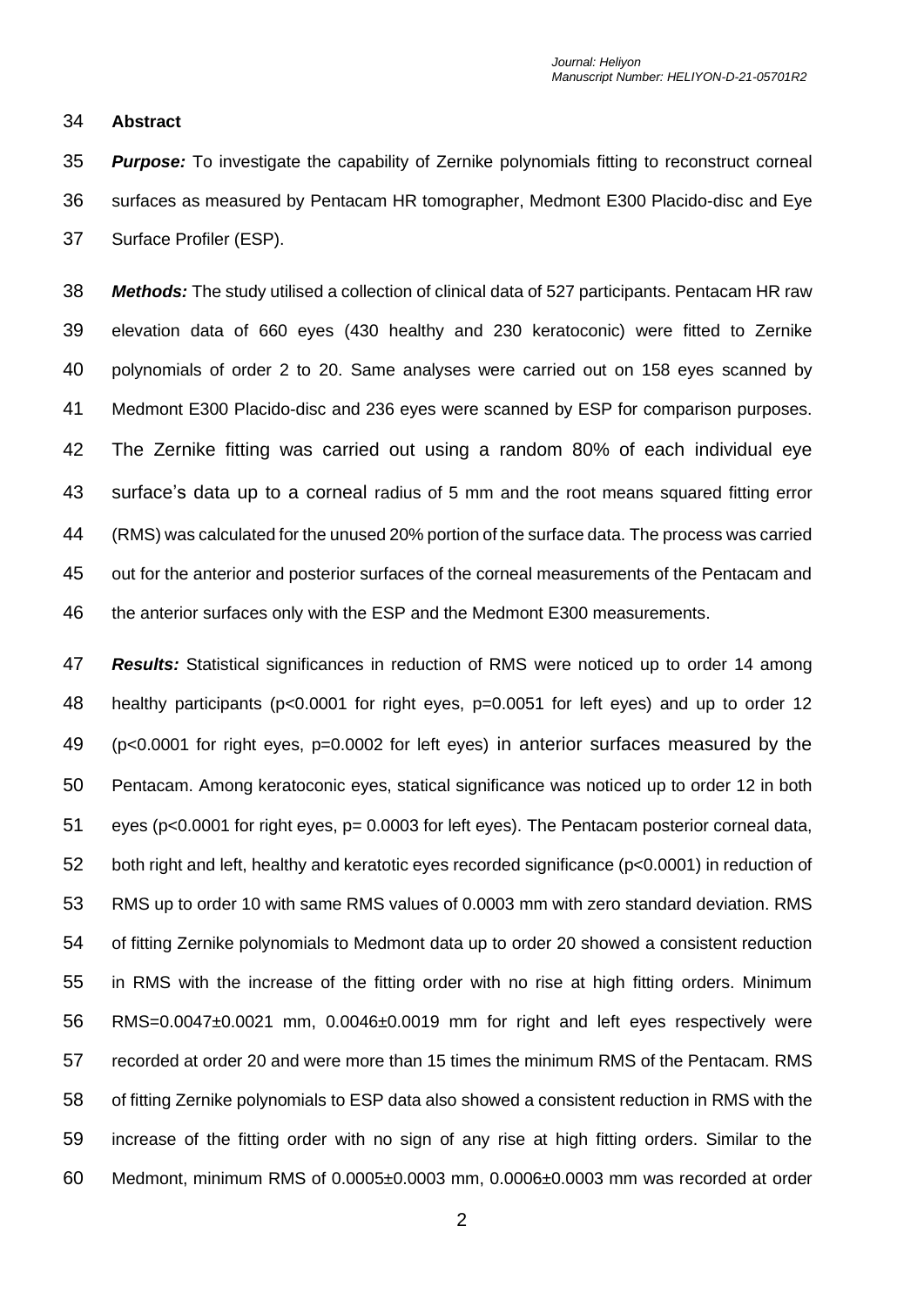- 20 for right and left eyes respectively and was 2 times the minimum RMS of the Pentacam for
- right eyes and 1.7 times the minimum RMS of the Pentacam for left eyes.

 *Conclusions:* Orders 12 and 10 Zernike polynomials almost perfectly matched the raw- elevation data collected from Pentacam for anterior and posterior surfaces, respectively for either healthy or keratoconic corneas. The Zernike fitting could not perfectly match the data collected from Medmont E300 and ESP.

- 
- 
- 
- 
- 
- 
- 
- 
- 
- 
- 
- 
- 
- 
- 
- 
- 
- 
-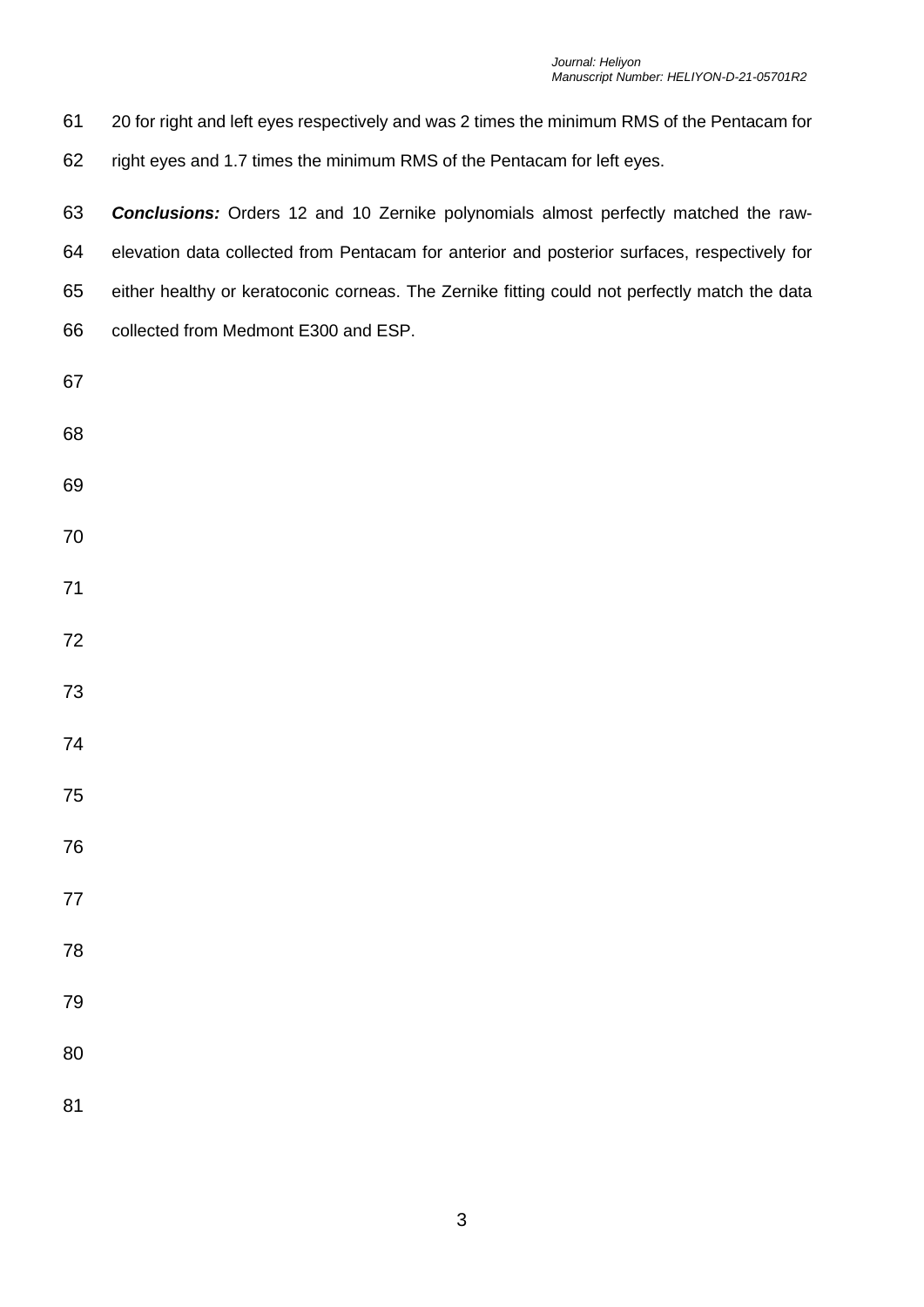### **Introduction**

 Although several instruments reconstruct anterior eye features in the market with good repetitions in terms of accuracy and repeatability, the common recommendation from the 85 literature is not to use measured values interchangeably among these instruments  $1, 2$ . 86 Because these instruments use different approaches and different mathematical algorithms to reproduce the corneal topography and tomography, there is no surprise that their final 88 readings are not always comparable  $3, 4$ . Therefore, understanding the theory and the data 89 handling in each device, hence choosing a suitable mathematical algorithm to reconstruct the measured surfaces would reduce the differences among devices when used to evaluate the same phenomenon. The Pentacam captures sets of cross-sectional images using the Scheimpflug camera, while the Medmont Placido-disc analyses the reflected image of concentric rings, and the Eye Surface Profiler (ESP) captures sinusoidal grating projected images using a charge-coupled device (CCD) camera. Due to these differences, the measured object does not directly represent corneal topography or tomography. Therefore, post- measurement digital signal processing (DSP) procedures are required where the measured data sets are treated in certain ways to represent the anterior eye topography or tomography. Hence refractive power maps and other outputs that eye clinicians use for their diagnosis of eye disorders are influenced by these analyses. Among many other aspects, DSP involves enhancement, representation, reconstruction and, in some cases, interpretation of signals.

102 Typically, to protect their intellectual property (IP)<sup>5</sup>, manufacturers do not always provide full detailed information about the way their instruments process the measured data, therefore, 104 this part of the post-measurement processing is usually unseen by the users and hence, its 105 effect cannot be evaluated directly with conventional approaches . In addition, software-106 related concerns in medical devices are not rare and could influence health care . Therefore, 107 the current study uses a reverse engineering approach to investigate the post-measurement DSP algorithm in three different instruments and evaluate its effect on the instruments'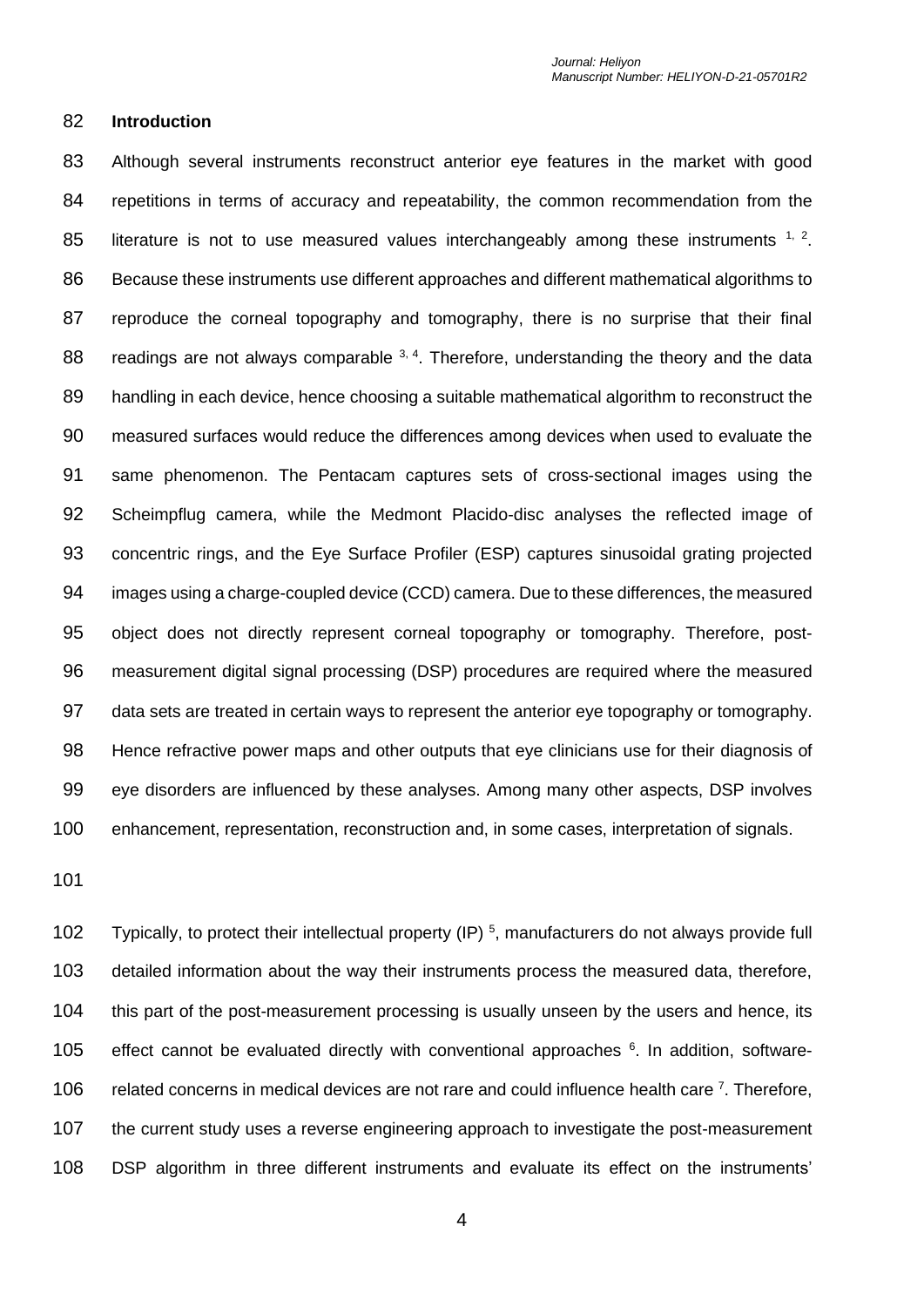measurements. The study investigates the prospect of the use of Zernike polynomial to fit the raw-elevation data and how this possibility could be accounted for or even used by engineers who are using Zernike polynomial to fit Pentacam raw elevation data for the purposes of modelling corneal surfaces or to carry out wavefront analyses.

## **Materials and Methods**

## **Participants**

 In this record review analysis, no participant had been recruited specially for this study, therefore fully anonymised secondary data was used. The study utilised a collection of clinical 118 data that has been used in various previous studies  $8-18$  where only valid data, in terms of quality, were selected to be processed. Recorded data for individuals who were suffering from ocular diseases or have a history of trauma or ocular surgery, including Asian upper blepharoplasty, were excluded. Additionally, those with intraocular pressure (IOP) higher than 21 mmHg as measured by the Goldmann Applanation Tonometer, soft contact lens wear until less than two weeks before measurement, or rigid gas-permeable (RGP) contact lens wear until less than four weeks before measurements were excluded.

 In order to avoid bias, right and left eyes were always treated independently from each other, and no merging data technique was applied in this work. According to the University of Liverpool's Policy on Research Ethics, ethical approval was unnecessary for secondary analysis of fully anonymised data. Nevertheless, the study followed the tenets of the Helsinki Declaration.

## **Pentacam HR data**

 The study used a recorded data of both eyes of 330 healthy participants aged 35.6±15.8 years and 230 Keratoconic participants aged 31.6±10.8 years. Participants were selected from referrals to Hospital de Olhos Santa Luzia, Maceio, Alagoas, Brazil. Clinical tomography data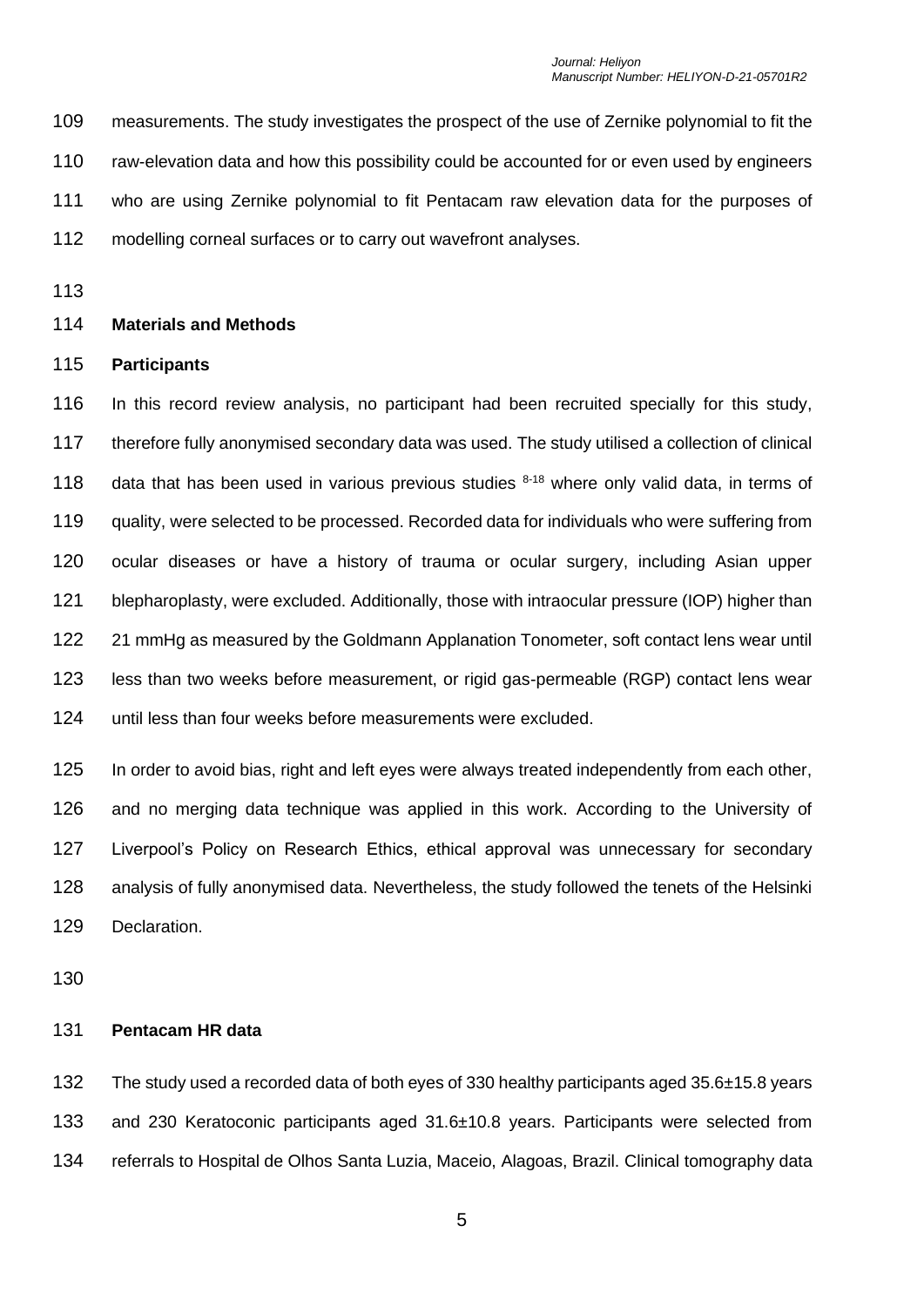has been collected from both eyes of participants using the Pentacam HR (OCULUS Optikgeräte GmbH, Wetzlar, Germany). Pentacam HR raw elevation data for the anterior surface were exported in comma-separated values (CSV) format and analysed using custom- built MATLAB codes (MathWorks, Natick, USA). Data was extracted over a mesh grid covering -7 to 7 mm in 141 steps in both nasal-temporal and superior-inferior directions with missing elevation values around corners and edges set to NaN which stands for "Not a Number". The effect of missing elevation values was automatically avoided arithmetically and logically during the analyses. This is because any arithmetic operation in MATLAB that involves a NaN produces a NaN as well. Furthermore, MATLAB logical operations (true-false) involving NaNs always return as false.

- 
- 

## **Medmont E300 data**

 Medmont E300 Placido-disc elevation data for the corneal anterior surface were exported in Microsoft Excel spreadsheet (XLSX) format and analysed using custom-built MATLAB codes. Data was extracted over a mesh grid covering -6 to 6 mm in 50 steps in both nasal-temporal and superior-inferior directions with missing elevation values around the edges set to a big 152 negative value of  $-5\times10^{20}$ .

 Both right and left eye anonymised topography data were extracted from the recorded data of 79 Caucasians (158 eyes); 41 females and 38 males aged 43.3±11.5. The eye surface scan process was carried out using the Medmont E300 corneal topographer (Medmont International, Nunawading, Australia).

- 
- 
- **ESP data**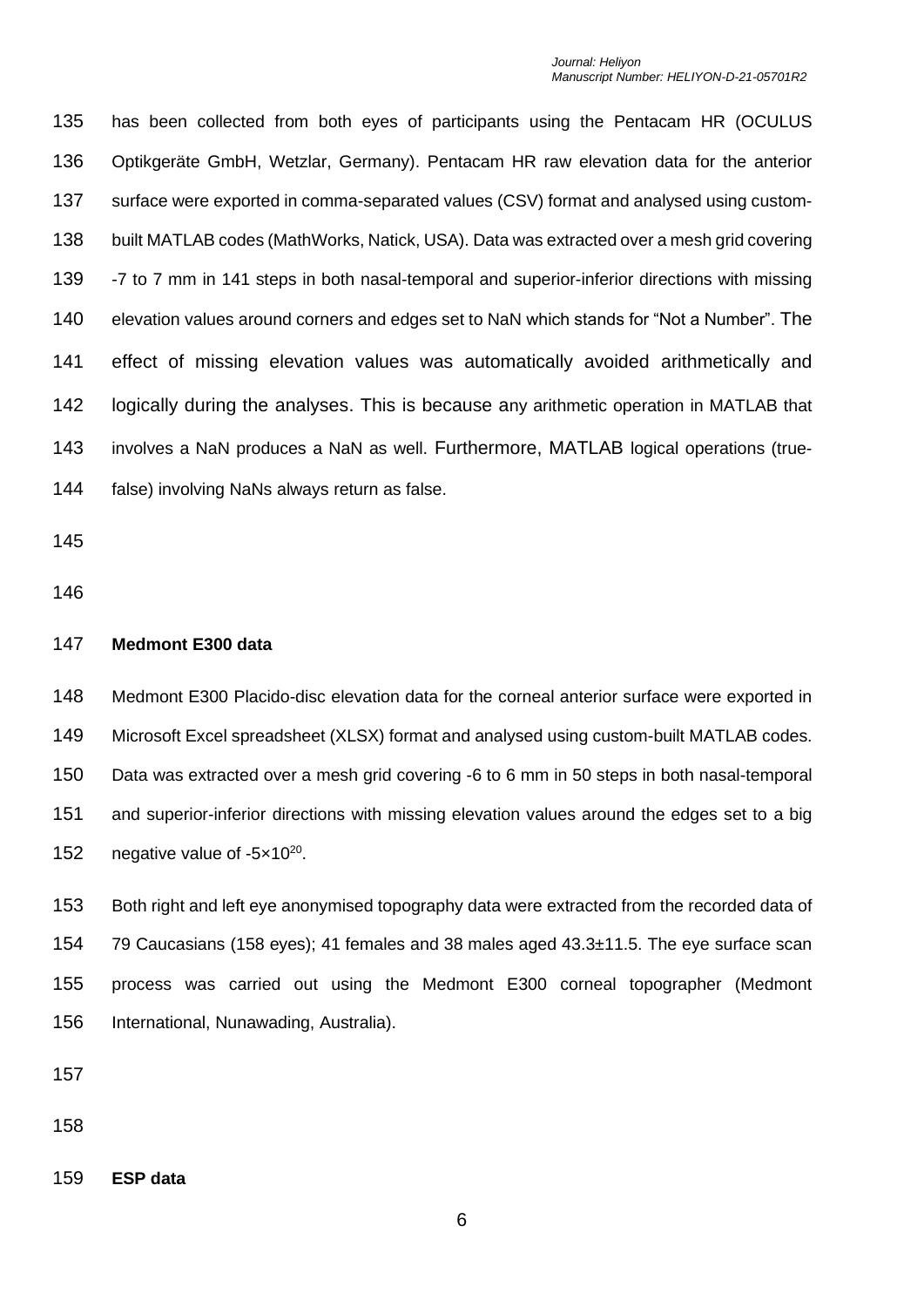Both right and left eye anonymised topography data were extracted from the recorded data of both eyes of 125 Taiwanese Asian and 118 Caucasian subjects aged 22 to 67 years (38.5±7.6). Groups were properly gender-balanced (Asians: 66 females and 59 males; Caucasians: 63 females and 55 males). The eye surface scan process was carried out using ESP, a non-contact corneo-scleral topographer, Eaglet Eye BV, AP Houten, The Netherlands).

 The data was exported from the ESP software in MATLAB binary data container format (\*.mat) where the characteristics of eyes, as measured by the ESP system, were extracted and processed. The eye surface data was processed by custom-built MATLAB codes independent from the built-in ESP software. Data was extracted over a mesh grid covering -10 to 10 mm in 700 steps in the nasal-temporal direction, and -8 to 8 mm in 800 steps in the superior-inferior direction with missing elevation values around the edges set to NaN.

## **Corneal surfaces fitting**

 Three-dimensional curve fitting is a process that aims to reconstruct a surface through a parametric mathematical expression or nonparametric method that best suits a cloud of data points. In the current study, Zernike polynomials were used as parametric mathematical 177 expressions that are capable of reconstructing corneal surfaces. As each one of the three instruments used in this study is able to cover the cornea to different diameters, a maximum radius of 5 mm was used in the fitting exercise for all instruments, [Figure 1.](#page-23-0) Any surface data beyond this maximum radius were set to NaN, hence disregarded in these analyses. Therefore, the surface grid is centred around the corneal apex, then the radius of each point 182 in  $R_a$  the grid is calculated in Eq.1 as

$$
r = \sqrt{X_g^2 + Y_g^2} \& Z_g(r > 5) = NaN
$$
 (Eq.1)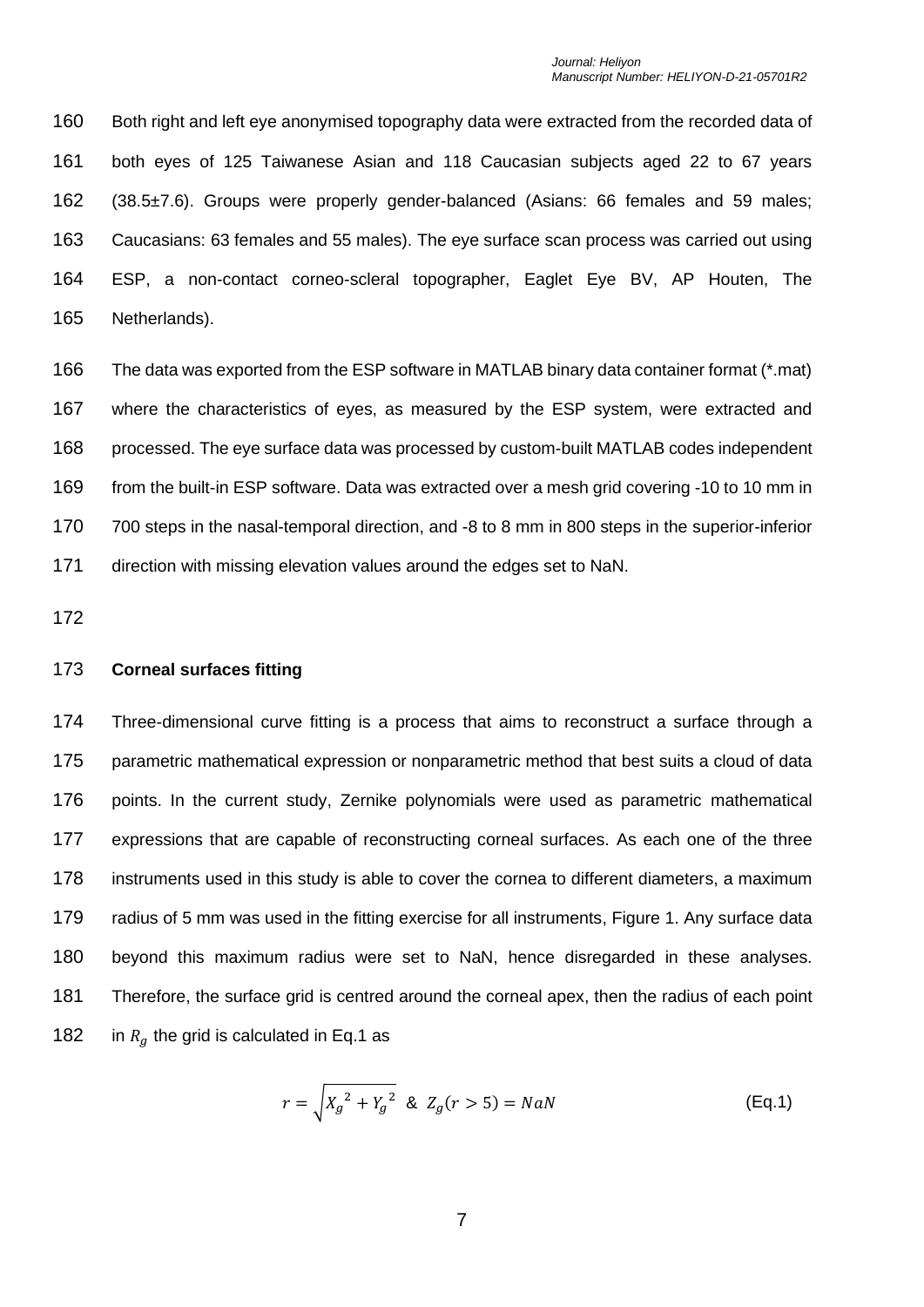183 where  $X_g$  and  $Y_g$  represent the grid points in the nasal-temporal and superior-inferior 184 directions, respectively and  $Z_q$  is the corneal raw elevation.

 Once the data within the 5 mm radius was identified, the Zernike polynomial fit sequence was carried out with orders 1 to 20 using the minimum least squared error method and the root- mean-square (RMS) error values were recorded for each fit. At this point, a normalised form of the radius r was calculated in Eq. 2 as

$$
r_n = \frac{r}{r_{max}} \text{ , where } r_{max} = 5 \, \text{mm} \tag{Eq. 2}
$$

189

190 Zernike polynomials used the polar coordinates  $(r_n, \theta)$  and the relevant raw elevation data 191 obtained for each cornea to express the radial distance ρ as presented in Eq. 3.

$$
\rho = \sum_{n=0}^{order} \sum_{m=-n:2:n} Z_n^m(r,\theta) C_n^m(\theta)
$$
 (Eq. 3)

192 Where Zernike term is represented by Eq. 4 as

$$
Z_n^m(r,\theta) = \begin{cases} R_n^{|m|} \cos(m\theta) & m > 0\\ R_n^{|m|} \sin(m\theta) & m < 0\\ R_n^0 & m = 0 \end{cases} \tag{Eq. 4}
$$

193 vith the radial polynomial  $R_n^{|m|}$  defined in Eq.5 as

$$
R_n^{|m|} = \sum_{i=0}^{\lfloor \frac{n-|m|}{2} \rfloor} \frac{(-1)^i (n-i)! \, r^{n-2i}}{i! \, ((n+|m|)/2-i)! \, ((n-|m|)/2)!} \,, \qquad (0 \le r \le 1) \tag{Eq. 5}
$$

194 Where  $(r, \theta)$  are the polar coordinates of  $X_g$  and  $Y_g$ , n is the radial order of the polynomial, and m is an azimuthal integer index that varies from -n to n for even (m-n) and equals 0 for odd (n-m). The fitting root mean square (RMS) error was calculated twice for every fit during 197 the fitting process, firstly by using the whole surface for fitting and validation, then secondly by randomly selecting 80% of the data points for fitting and the other 20% to calculate the fitting RMS error by Eq.6 as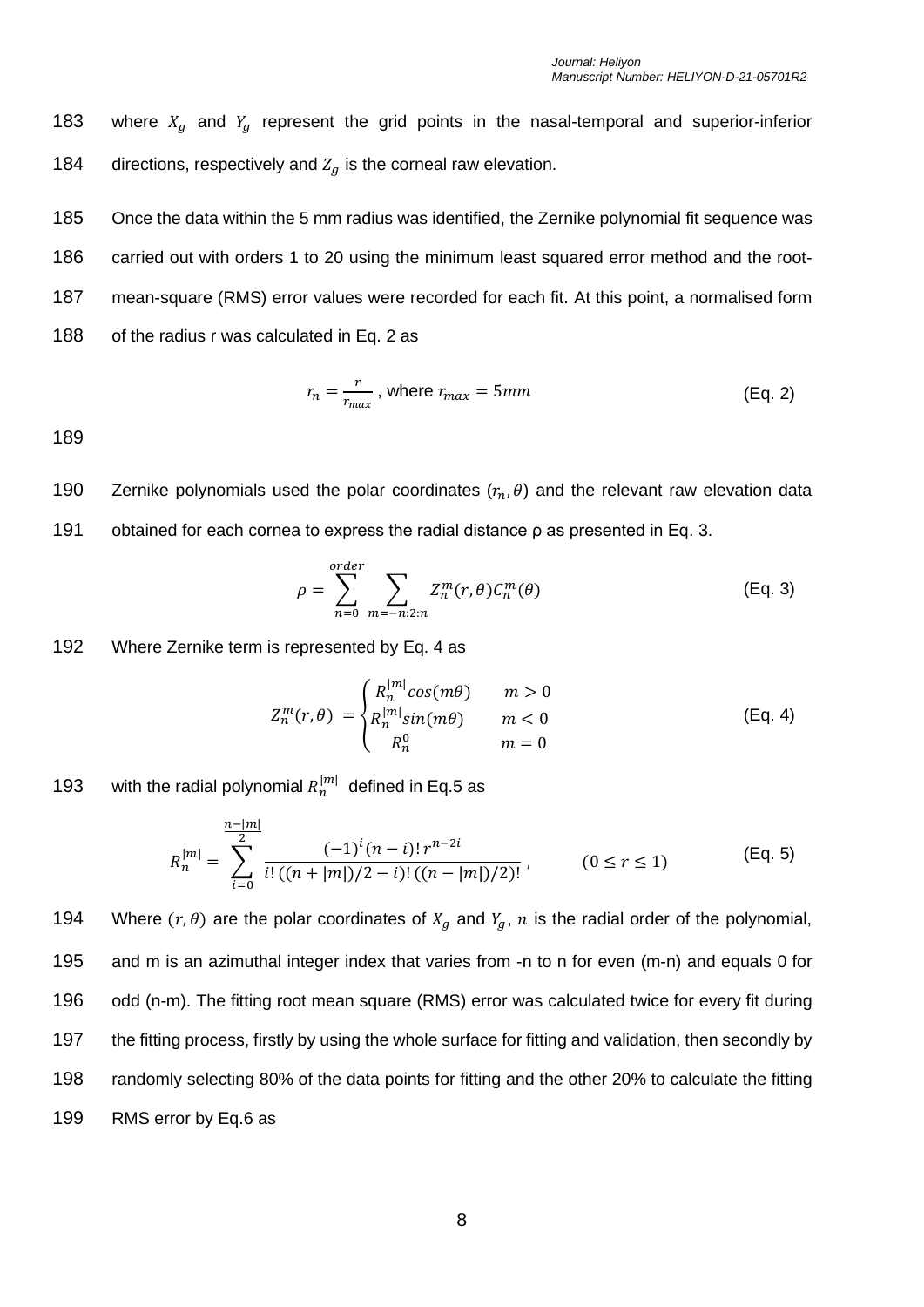$$
RMS = \sqrt{\frac{\sum_{i=1}^{k} (Z_{i\,fit} - Z_{i\,surf})^2}{k}}
$$
 (Eq. 6)

200 where  $Z_{fit}$  is the Zernike fitted surface height and  $Z_{surf}$  is the measured raw elevation surface 201 height and  $k$  is the number of non-missing data points. In this study, the RMS error represents 202 the squared root of the averaged squared variations between fitted surface height points  $Z_{fit}$ 203 and clinically observed surface height points  $Z_{surf}$ . The process was carried out for the 204 anterior and posterior surfaces of the corneal measurements of the Pentacam and the anterior 205 surfaces only with the ESP and the Medmont E300 Placido-disc measurements as both of 206 them measure the corneal anterior surface only.

## 208 **Statistical analysis**

 Statistical analysis was performed using MATLAB Statistics and Machine Learning Toolbox (MathWorks, Natick, USA). The null hypothesis probability (p) at 95% confidence level was calculated to compare each set of RMS errors when a corneal surface was fitted to Zernike 212 polynomial with a certain order with the set of RMS errors when the same corneal surface was fitted to Zernike polynomial with one order less. Initially, the one-sample Kolmogorov-Smirnov test was used to make sure that each set of RMS errors follows a normal distribution, then the two-sample t-test was used to investigate the significance between pairs of data sets to check whether the results represent independent records. The probability p is an element of the 217 period [0,1] where values of p higher than 0.05 indicate the validity of the null hypothesis and values less than or equal to 0.05 indicate the invalidity of the null hypothesis, hence statistical 219 significance  $19$ .

220

## 221 **Results**

222 The results showed that the Pentacam anterior surface Zernike polynomial fitting RMS 223 decreased with the increase of the fitting order, [Table 1,](#page-11-0) however, the small values of the RMS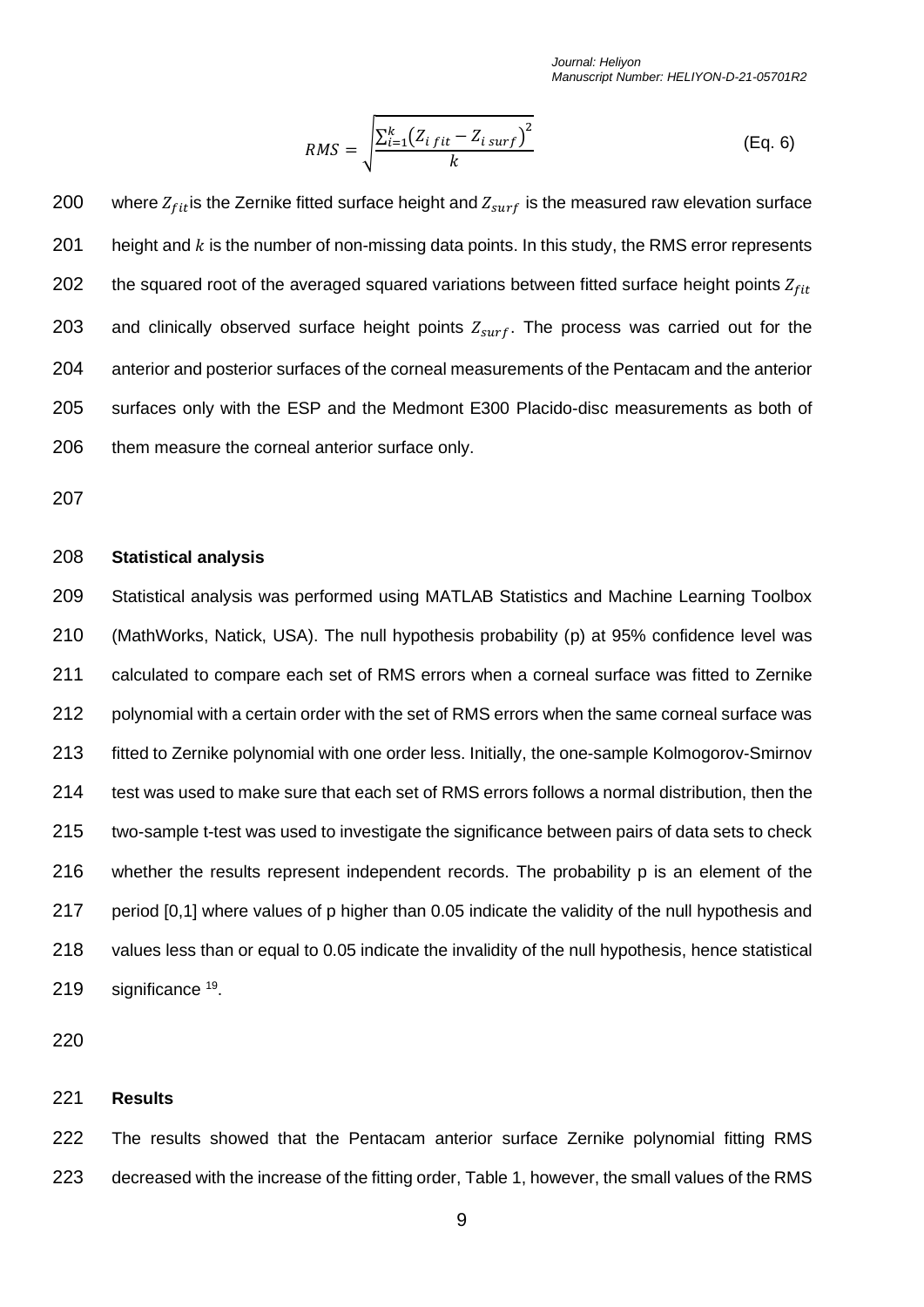error from order 10 (RMS=0.0004±0.0001 mm for right eyes, RMS=0.0005±0.0002 mm for left eyes) to 15 (RMS=0.0003±0.0001 mm for right eyes, RMS=0.0004±0.0015 mm for left eyes) were notable in healthy subjects. The same phenomenon was noticed in keratoconic patients between order 10 (RMS= 0.0005±0.0002 mm for right eyes, RMS=0.0005±0.0002 mm for left eyes) and order 15 (RMS=0.0003±0.0002 mm for right eyes, RMS=0.0004±0.0003 mm for left eyes). From fitting order 16, RMS values started to rise exponentially to record 0.1221±0.8218 mm, 0.0837±0.7085 mm, 0.1419±1.6770 mm, 0.2564±0.4612 mm for healthy 231 right and left eyes and keratoconic right and left eyes, respectively, [Figure 2.](#page-24-0)

 To evaluate the quality of fitting of each order against the previous order, the two samples t-233 test was used to compare the RMS of each order with the previous order, [Figure 3.](#page-25-0) When the difference in RMS values at each order n compared to the previous order n-1, statistical significances were noticed up to order 14 among healthy participants (p<0.0001 for right eyes, 236 p=0.0051 for left eyes) and up to order 12 ( $p<0.0001$  for right eyes,  $p=0.0002$  for left eyes). Among keratoconic eyes, statical significance was noticed up to order 12 in both eyes (p<0.0001 for right eyes, p= 0.0003 for left eyes).

 Remarkably, when the corneal posterior surface was investigated in the Pentacam data, both eyes right and left eyes of healthy and keratotic participants recorded significance (p<0.0001) in fitting RMS up to order 10 with the same RMS values of 0.0003 mm and zero standard deviation for all right, left, healthy and keratotic eyes, [Table 2.](#page-12-0)

 Unlike the Pentacam tomography fitting outcome, RMS of fitting Zernike polynomials to Medmont data up to order 20 showed a consistent reduction in RMS with the increase of the fitting order with no rise at high fitting orders, [Figure 4.](#page-26-0) Minimum RMS=0.0047±0.0021 mm, 0.0046±0.0019 mm for right and left eyes respectively were recorded at order 20 and were more than 15 times the minimum RMS of the Pentacam, [Table 3.](#page-13-0)

 Like the Medmont Placido disc, and unlike the Pentacam tomography fitting outcome, RMS of fitting Zernike polynomials to ESP data up to order 20 also showed a consistent reduction in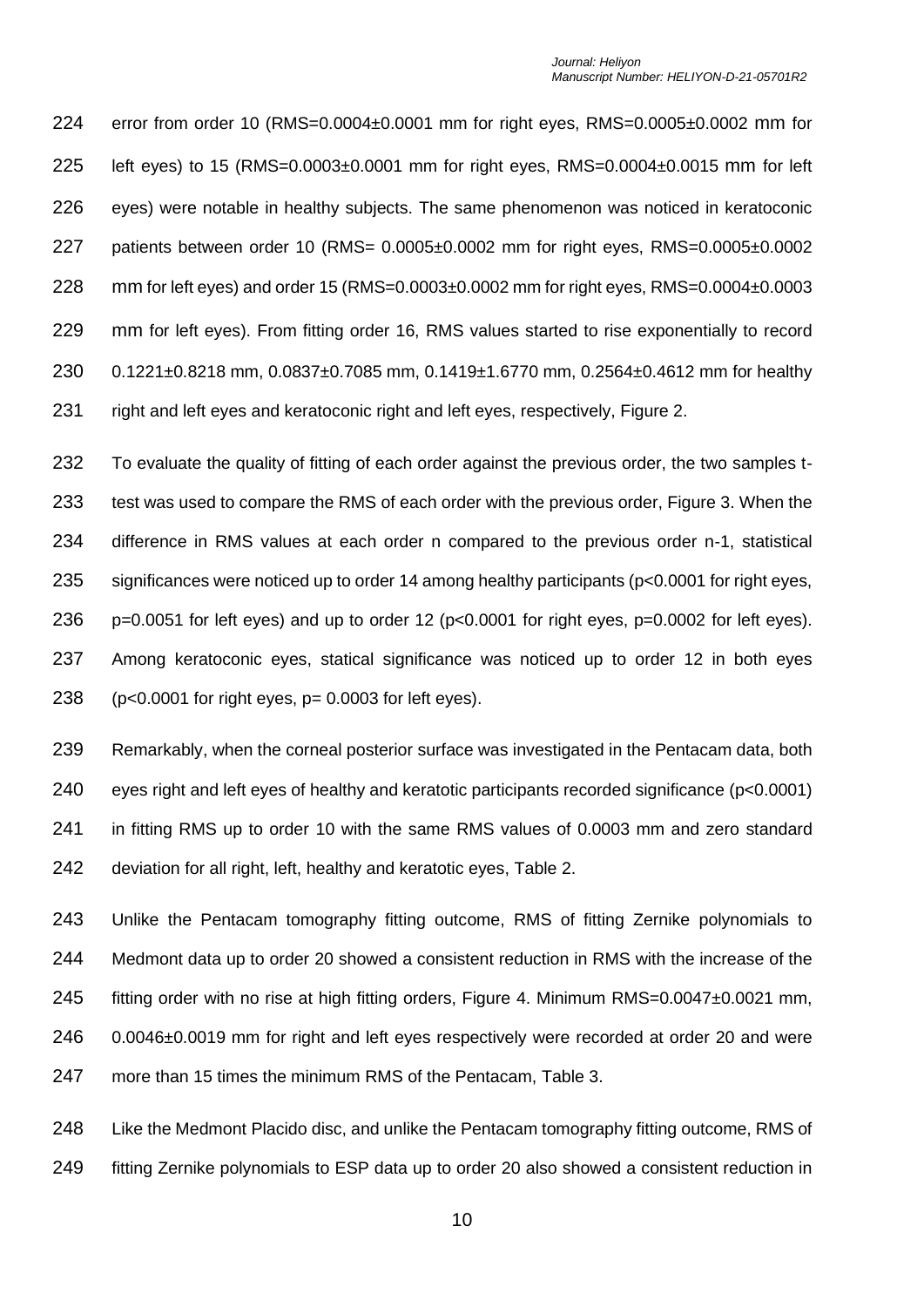| 250 | RMS with the increase of the fitting order with no sign of any rise at high fitting orders, Figure |
|-----|----------------------------------------------------------------------------------------------------|
| 251 | 5. Similar to the Medmont, minimum RMS of 0.0005±0.0003 mm, 0.0006±0.0003 mm was                   |
| 252 | recorded at 20 for right and left eyes respectively and was 2 times the minimum RMS of the         |
| 253 | Pentacam for right eyes and 1.7 times the minimum RMS of the Pentacam for left eyes, Table         |
| 254 | 4.                                                                                                 |
| 255 |                                                                                                    |
| 256 |                                                                                                    |
| 257 |                                                                                                    |
| 258 |                                                                                                    |
| 259 |                                                                                                    |
| 260 |                                                                                                    |
| 261 |                                                                                                    |
| 262 |                                                                                                    |
| 263 |                                                                                                    |
| 264 |                                                                                                    |
| 265 |                                                                                                    |
| 266 |                                                                                                    |
| 267 |                                                                                                    |
| 268 |                                                                                                    |
| 269 |                                                                                                    |
| 270 |                                                                                                    |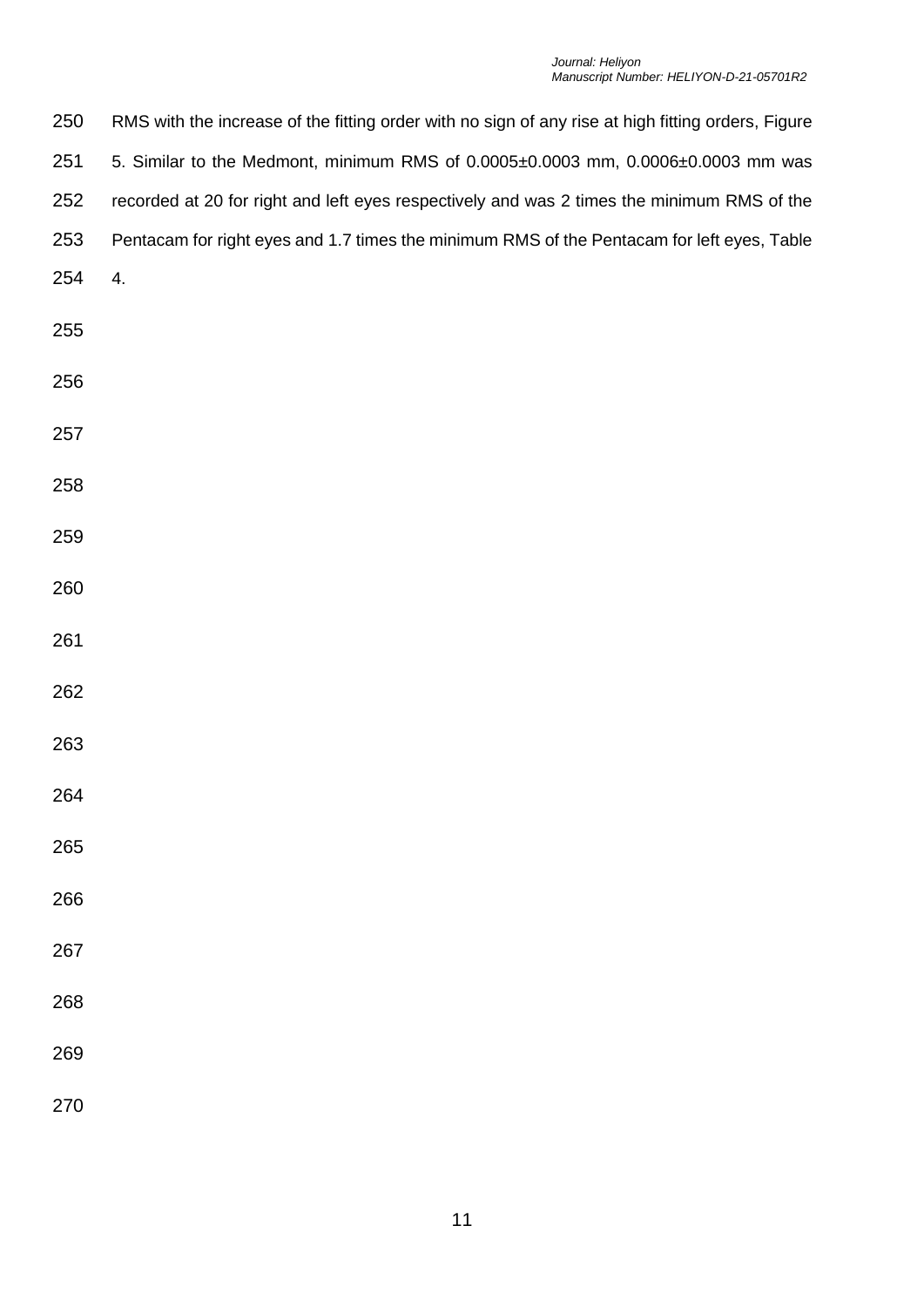# <span id="page-11-0"></span>271 Table 1: Zernike polynomial fitting RMS for both Pentacam healthy and keratoconic

272 participants' corneal anterior surfaces.

|                 | Healthy    |            |           |            |            |           | Keratoconic |            |           |            |            |           |
|-----------------|------------|------------|-----------|------------|------------|-----------|-------------|------------|-----------|------------|------------|-----------|
| Order           | Right      |            |           |            | Left       |           | Right       |            |           | Left       |            |           |
| $\sf n$         | <b>RMS</b> | <b>STD</b> |           | <b>RMS</b> | <b>STD</b> |           | <b>RMS</b>  | <b>STD</b> |           | <b>RMS</b> | <b>STD</b> |           |
|                 | (mm)       | (mm)       | р         | (mm)       | (mm)       | р         | (mm)        | (mm)       | р         | (mm)       | (mm)       | р         |
| $\overline{2}$  | 0.0241     | 0.0071     |           | 0.0246     | 0.0070     |           | 0.0289      | 0.0126     |           | 0.0295     | 0.0132     |           |
| 3               | 0.0161     | 0.0051     | $0.0000*$ | 0.0173     | 0.0056     | $0.0000*$ | 0.0154      | 0.0076     | $0.0000*$ | 0.0154     | 0.0090     | $0.0000*$ |
| $\overline{4}$  | 0.0039     | 0.0017     | $0.0000*$ | 0.0042     | 0.0026     | $0.0000*$ | 0.0073      | 0.0038     | $0.0000*$ | 0.0073     | 0.0036     | $0.0000*$ |
| 5               | 0.0031     | 0.0014     | $0.0000*$ | 0.0034     | 0.0020     | $0.0000*$ | 0.0051      | 0.0028     | $0.0000*$ | 0.0050     | 0.0025     | $0.0000*$ |
| 6               | 0.0021     | 0.0009     | $0.0000*$ | 0.0023     | 0.0014     | $0.0000*$ | 0.0034      | 0.0020     | $0.0000*$ | 0.0036     | 0.0020     | $0.0000*$ |
| $\overline{7}$  | 0.0016     | 0.0007     | $0.0000*$ | 0.0018     | 0.0009     | $0.0000*$ | 0.0024      | 0.0013     | $0.0000*$ | 0.0026     | 0.0015     | $0.0000*$ |
| 8               | 0.0012     | 0.0005     | $0.0000*$ | 0.0013     | 0.0006     | $0.0000*$ | 0.0016      | 0.0009     | $0.0000*$ | 0.0018     | 0.0011     | $0.0000*$ |
| 9               | 0.0007     | 0.0003     | $0.0000*$ | 0.0008     | 0.0003     | $0.0000*$ | 0.0009      | 0.0004     | $0.0000*$ | 0.0011     | 0.0007     | $0.0000*$ |
| 10              | 0.0004     | 0.0001     | $0.0000*$ | 0.0004     | 0.0001     | $0.0000*$ | 0.0005      | 0.0002     | $0.0000*$ | 0.0006     | 0.0004     | $0.0000*$ |
| $\overline{11}$ | 0.0004     | 0.0001     | $0.0000*$ | 0.0004     | 0.0001     | $0.0000*$ | 0.0004      | 0.0002     | $0.0001*$ | 0.0005     | 0.0003     | $0.0089*$ |
| 12              | 0.0003     | 0.0000     | $0.0000*$ | 0.0003     | 0.0001     | $0.0000*$ | 0.0004      | 0.0001     | $0.0000*$ | 0.0004     | 0.0002     | $0.0003*$ |
| 13              | 0.0003     | 0.0000     | $0.0005*$ | 0.0003     | 0.0000     | $0.0023*$ | 0.0003      | 0.0001     | 0.0364    | 0.0004     | 0.0001     | 0.0904    |
| 14              | 0.0003     | 0.0000     | $0.0000*$ | 0.0003     | 0.0000     | $0.0051*$ | 0.0003      | 0.0001     | 0.0344    | 0.0004     | 0.0001     | 0.1358    |
| 15              | 0.0003     | 0.0001     | 0.2883    | 0.0004     | 0.0015     | 0.2524    | 0.0003      | 0.0002     | 0.9432    | 0.0004     | 0.0003     | 0.8434    |
| 16              | 0.0004     | 0.0006     | 0.1517    | 0.0013     | 0.0112     | 0.1424    | 0.0005      | 0.0034     | 0.3280    | 0.0009     | 0.0089     | 0.3371    |
| $\overline{17}$ | 0.0009     | 0.0056     | 0.0978    | 0.0272     | 0.4182     | 0.2609    | 0.0024      | 0.0291     | 0.3480    | 0.0032     | 0.0398     | 0.4303    |
| 18              | 0.0126     | 0.1993     | 0.2861    | 0.0296     | 0.3099     | 0.9329    | 0.0041      | 0.0453     | 0.6251    | 0.0131     | 0.1708     | 0.4076    |
| 19              | 0.0195     | 0.1768     | 0.6371    | 0.0616     | 0.6124     | 0.3963    | 0.0317      | 0.3039     | 0.1735    | 0.0933     | 0.8995     | 0.2017    |
| $\overline{20}$ | 0.1221     | 0.8218     | 0.0272    | 0.0837     | 0.7085     | 0.6684    | 0.1419      | 1.6770     | 0.3275    | 0.0461     | 0.2564     | 0.4612    |

273 (\*) Indicates statistical significance.

274

275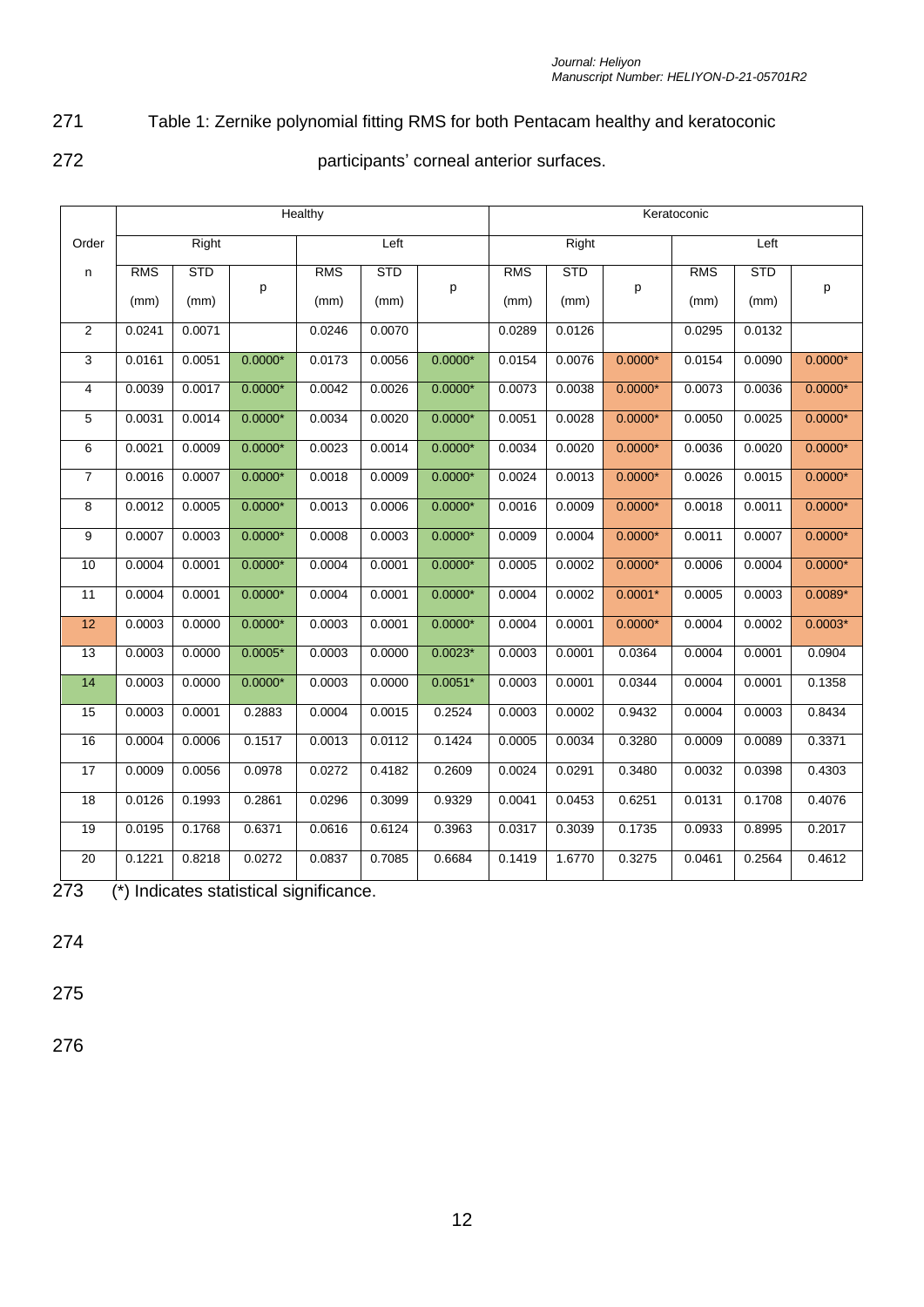# <span id="page-12-0"></span>277 Table 2: Zernike polynomial fitting RMS for both Pentacam healthy and keratoconic

278 participants' corneal posterior surfaces.

|                | Healthy    |                 |           |            |               |           | Keratoconic     |                 |           |            |            |           |
|----------------|------------|-----------------|-----------|------------|---------------|-----------|-----------------|-----------------|-----------|------------|------------|-----------|
| Order          | Right      |                 |           |            | Left          |           | Right           |                 |           | Left       |            |           |
| n              | <b>RMS</b> | <b>STD</b>      |           | <b>RMS</b> | <b>STD</b>    |           | <b>RMS</b>      | <b>STD</b>      |           | <b>RMS</b> | <b>STD</b> |           |
|                | (mm)       | (mm)            | p         | (mm)       | (mm)          | p         | (mm)            | (mm)            | р         | (mm)       | (mm)       | p         |
| 2              | 0.0409     | 0.0121          |           | 0.0403     | 0.0113        |           | 0.0467          | 0.0173          |           | 0.0468     | 0.0185     |           |
| 3              | 0.0271     | 0.0083          | $0.0000*$ | 0.0290     | 0.0095        | $0.0000*$ | 0.0264          | 0.0100          | $0.0000*$ | 0.0259     | 0.0107     | $0.0000*$ |
| 4              | 0.0079     | 0.0027          | $0.0000*$ | 0.0092     | 0.0040        | $0.0000*$ | 0.0137          | 0.0057          | $0.0000*$ | 0.0137     | 0.0062     | $0.0000*$ |
| 5              | 0.0060     | 0.0025          | $0.0000*$ | 0.0070     | 0.0036        | $0.0000*$ | 0.0101          | 0.0042          | $0.0000*$ | 0.0104     | 0.0047     | $0.0000*$ |
| 6              | 0.0045     | 0.0021          | $0.0000*$ | 0.0052     | 0.0028        | $0.0000*$ | 0.0067          | 0.0028          | $0.0000*$ | 0.0073     | 0.0036     | $0.0000*$ |
| $\overline{7}$ | 0.0034     | 0.0016          | $0.0000*$ | 0.0040     | 0.0021        | $0.0000*$ | 0.0044          | 0.0022          | $0.0000*$ | 0.0050     | 0.0025     | $0.0000*$ |
| 8              | 0.0021     | 0.0011          | $0.0000*$ | 0.0025     | 0.0013        | $0.0000*$ | 0.0023          | 0.0013          | $0.0000*$ | 0.0027     | 0.0016     | $0.0000*$ |
| 9              | 0.0010     | 0.0004          | $0.0000*$ | 0.0013     | 0.0008        | $0.0000*$ | 0.0011          | 0.0007          | $0.0000*$ | 0.0014     | 0.0009     | $0.0000*$ |
| 10             | 0.0003     | 0.0000          | $0.0000*$ | 0.0003     | 0.0000        | $0.0000*$ | 0.0003          | 0.0000          | $0.0000*$ | 0.0003     | 0.0000     | $0.0000*$ |
| 11             | 0.0003     | 0.0000          | 0.1854    | 0.0003     | 0.0000        | 0.1287    | 0.0003          | 0.0000          | 0.1412    | 0.0003     | 0.0000     | 0.1347    |
| 12             | 0.0003     | 0.0000          | 0.1302    | 0.0003     | 0.0000        | 0.1189    | 0.0003          | 0.0000          | 0.1168    | 0.0003     | 0.0000     | 0.1028    |
| 13             | 0.0003     | 0.0000          | 0.0945    | 0.0003     | 0.0000        | 0.1326    | 0.0003          | 0.0000          | 0.0806    | 0.0003     | 0.0000     | 0.2370    |
| 14             | 0.0003     | 0.0000          | 0.1915    | 0.0003     | 0.0000        | 0.2725    | 0.0003          | 0.0000          | 0.3678    | 0.0003     | 0.0000     | 0.4210    |
| 15             | 0.0003     | 0.0000          | 0.2073    | 0.0003     | 0.0004        | 0.1627    | 0.0003          | 0.0001          | 0.3322    | 0.0003     | 0.0004     | 0.3246    |
| 16             | 0.0003     | 0.0005          | 0.1229    | 0.0006     | 0.0036        | 0.1142    | 0.0004          | 0.0012          | 0.3042    | 0.0005     | 0.0034     | 0.3696    |
| 17             |            | $0.0007$ 0.0040 | 0.1296    |            | 0.0033 0.0292 | 0.0962    | $0.0013$ 0.0129 |                 | 0.3043    | 0.0018     | 0.0208     | 0.3933    |
| 18             |            | $0.0088$ 0.1036 | 0.1560    | 0.0131     | 0.1229        | 0.1618    | 0.0083          | 0.1082          | 0.3281    | 0.0053     | 0.0671     | 0.4680    |
| 19             |            | 0.0304 0.3227   | 0.2482    | 0.0313     | 0.2292        | 0.2022    |                 | $0.0183$ 0.1476 | 0.4048    | 0.0092     | 0.0803     | 0.5785    |
| 20             |            | 0.0543   0.3517 | 0.3634    | 0.1686     | 1.5001        | 0.1003    | 0.0685          | 0.6656          | 0.2648    | 0.0645     | 0.4053     | 0.0517    |

279 (\*) Indicates statistical significance.

280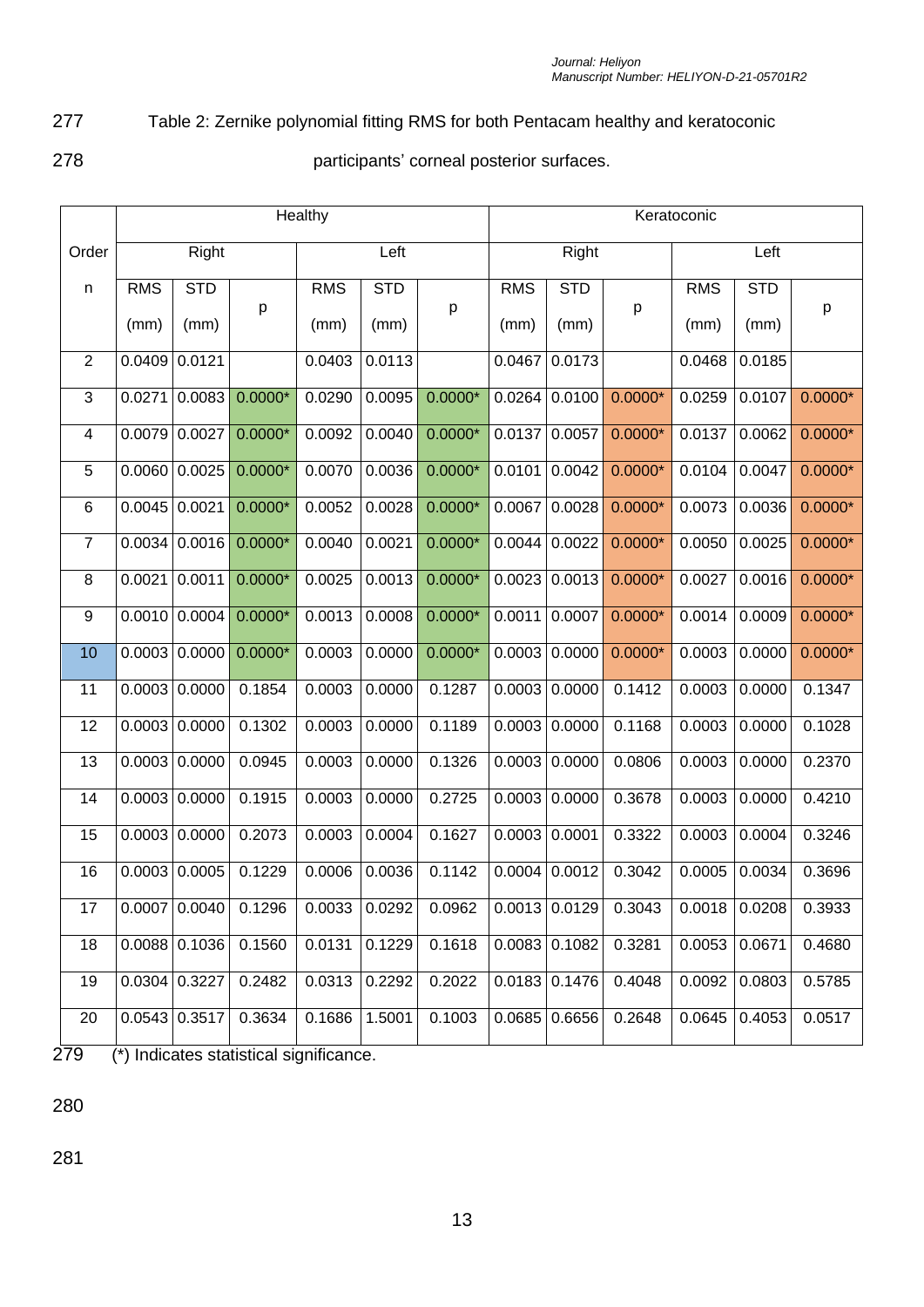## <span id="page-13-0"></span>282 Table 3: Zernike polynomial fitting RMS for Medmont Placido disc healthy participants.

|                | Healthy    |                                            |                       |                    |                     |           |  |  |  |  |
|----------------|------------|--------------------------------------------|-----------------------|--------------------|---------------------|-----------|--|--|--|--|
| Order          |            | Right                                      |                       | Left               |                     |           |  |  |  |  |
| n              | <b>RMS</b> | <b>STD</b>                                 |                       | <b>RMS</b>         | <b>STD</b>          |           |  |  |  |  |
|                | (mm)       | (mm)                                       | p                     | (mm)               | (mm)                | р         |  |  |  |  |
| $\overline{2}$ | 0.0773     | 0.0226                                     |                       | 0.0759             | 0.0226              |           |  |  |  |  |
| 3              | 0.0700     | 0.0208                                     | $0.0000*$             | 0.0695             | 0.0206              | $0.0000*$ |  |  |  |  |
| 4              | 0.0238     | 0.0091                                     | $0.0000*$             | 0.0233             | 0.0090              | $0.0000*$ |  |  |  |  |
| 5              | 0.0209     | 0.0080                                     | $0.0000*$             | 0.0208             | 0.0079              | $0.0000*$ |  |  |  |  |
| 6              | 0.0138     | 0.0064                                     | $0.0000*$             | 0.0138             | 0.0060              | $0.0000*$ |  |  |  |  |
| $\overline{7}$ | 0.0127     | 0.0057                                     | $0.0123*$             | 0.0127             | $0.005\overline{4}$ | $0.0096*$ |  |  |  |  |
| 8              | 0.0115     | 0.0051                                     | $0.0017*$             | 0.0116             | 0.0050              | $0.0017*$ |  |  |  |  |
| 9              | 0.0107     | 0.0045                                     | $0.0294*$             | 0.0108             | 0.0046              | $0.0393*$ |  |  |  |  |
| 10             | 0.0099     | 0.0041                                     | $0.0182*$             | 0.0100             | 0.0044              | $0.0120*$ |  |  |  |  |
| 11             | 0.0093     | 0.0039                                     | $0.0492*$             | 0.0093             | 0.0041              | 0.0605    |  |  |  |  |
| 12             | 0.0086     | 0.0037                                     | $0.0079*$             | 0.0086             | 0.0039              | $0.0130*$ |  |  |  |  |
| 13             | 0.0080     | 0.0034                                     | 0.0759                | 0.0080             | 0.0035              | 0.0599    |  |  |  |  |
| 14             | 0.0074     | 0.0032                                     | $0.0232*$             | 0.0074             | 0.0032              | $0.0198*$ |  |  |  |  |
| 15             | 0.0070     | 0.0030                                     | 0.0895                | 0.0069             | 0.0029              | 0.0525    |  |  |  |  |
| 16             | 0.0064     | 0.0028                                     | 0.0511                | 0.0063             | 0.0027              | $0.0275*$ |  |  |  |  |
| 17             | 0.0060     | 0.0026                                     | 0.1002                | 0.0059             | 0.0025              | 0.0804    |  |  |  |  |
| 18             | 0.0055     | 0.0024                                     | 0.1557                | 0.0055             | 0.0023              | 0.0635    |  |  |  |  |
| 19             | 0.0051     | 0.0022                                     | 0.2847                | 0.0051             | 0.0021              | 0.1050    |  |  |  |  |
| 20             | 0.0047     | 0.0021<br>$\left( \star \right)$ Indicator | 0.3942<br>atatiationl | 0.0046<br>aianifis | 0.0019              | 0.1290    |  |  |  |  |

283 (\*) Indicates statistical significance.

284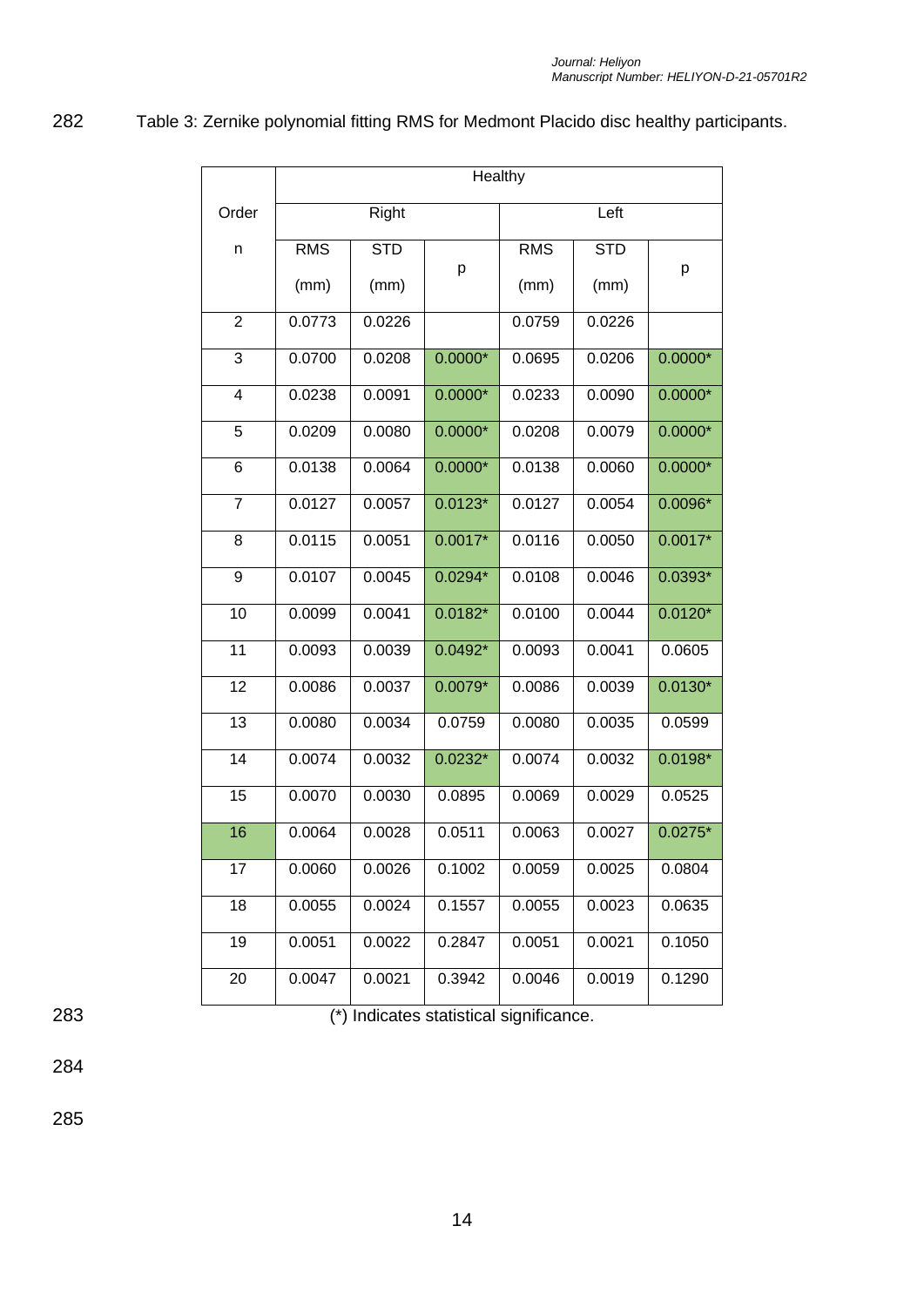## <span id="page-14-0"></span>286 Table 4: Zernike polynomial fitting RMS for ESP healthy participants

|                | Healthy    |            |                          |                             |            |           |  |  |  |  |
|----------------|------------|------------|--------------------------|-----------------------------|------------|-----------|--|--|--|--|
| Order          |            | Right      |                          |                             | Left       |           |  |  |  |  |
| n              | <b>RMS</b> | <b>STD</b> |                          | <b>RMS</b>                  | <b>STD</b> |           |  |  |  |  |
|                | (mm)       | (mm)       | р                        | (mm)                        | (mm)       | р         |  |  |  |  |
| $\overline{2}$ | 0.0131     | 0.0028     |                          | 0.0129                      | 0.0029     |           |  |  |  |  |
| 3              | 0.0111     | 0.0027     | $0.0000*$                | 0.0113                      | 0.0029     | $0.0000*$ |  |  |  |  |
| 4              | 0.0046     | 0.0017     | $0.0000*$                | 0.0049                      | 0.0021     | $0.0000*$ |  |  |  |  |
| 5              | 0.0037     | 0.0014     | $0.0000*$                | 0.0040                      | 0.0018     | $0.0001*$ |  |  |  |  |
| 6              | 0.0029     | 0.0012     | $0.0000*$                | 0.0031                      | 0.0015     | $0.0000*$ |  |  |  |  |
| $\overline{7}$ | 0.0025     | 0.0011     | $0.0048*$                | 0.0027                      | 0.0014     | $0.0176*$ |  |  |  |  |
| 8              | 0.0022     | 0.0011     | $0.0098*$                | 0.0023                      | 0.0012     | $0.0245*$ |  |  |  |  |
| 9              | 0.0019     | 0.0010     | $0.0390*$                | 0.0020                      | 0.0011     | $0.0412*$ |  |  |  |  |
| 10             | 0.0017     | 0.0009     | 0.0653                   | 0.0018                      | 0.0010     | 0.0645    |  |  |  |  |
| 11             | 0.0015     | 0.0008     | 0.0834                   | 0.0016                      | 0.0009     | 0.0631    |  |  |  |  |
| 12             | 0.0013     | 0.0007     | 0.0996                   | 0.0014                      | 0.0007     | 0.0676    |  |  |  |  |
| 13             | 0.0011     | 0.0007     | 0.0761                   | 0.0012                      | 0.0007     | 0.1177    |  |  |  |  |
| 14             | 0.0010     | 0.0006     | 0.1056                   | 0.0011                      | 0.0006     | 0.0912    |  |  |  |  |
| 15             | 0.0009     | 0.0006     | 0.1341                   | 0.0010                      | 0.0006     | 0.1049    |  |  |  |  |
| 16             | 0.0008     | 0.0005     | 0.1591                   | 0.0009                      | 0.0005     | 0.1198    |  |  |  |  |
| 17             | 0.0007     | 0.0005     | 0.1928                   | 0.0008                      | 0.0004     | 0.1363    |  |  |  |  |
| 18             | 0.0007     | 0.0004     | 0.1636                   | 0.0007                      | 0.0004     | 0.1378    |  |  |  |  |
| 19             | 0.0006     | 0.0004     | 0.2333                   | 0.0006                      | 0.0004     | 0.1339    |  |  |  |  |
| 20             | 0.0005     | 0.0003     | 0.2020<br>$\overline{a}$ | 0.0006<br>$\sim$ 101 $\sim$ | 0.0003     | 0.1258    |  |  |  |  |

287 (\*) Indicates statistical significance.

288

289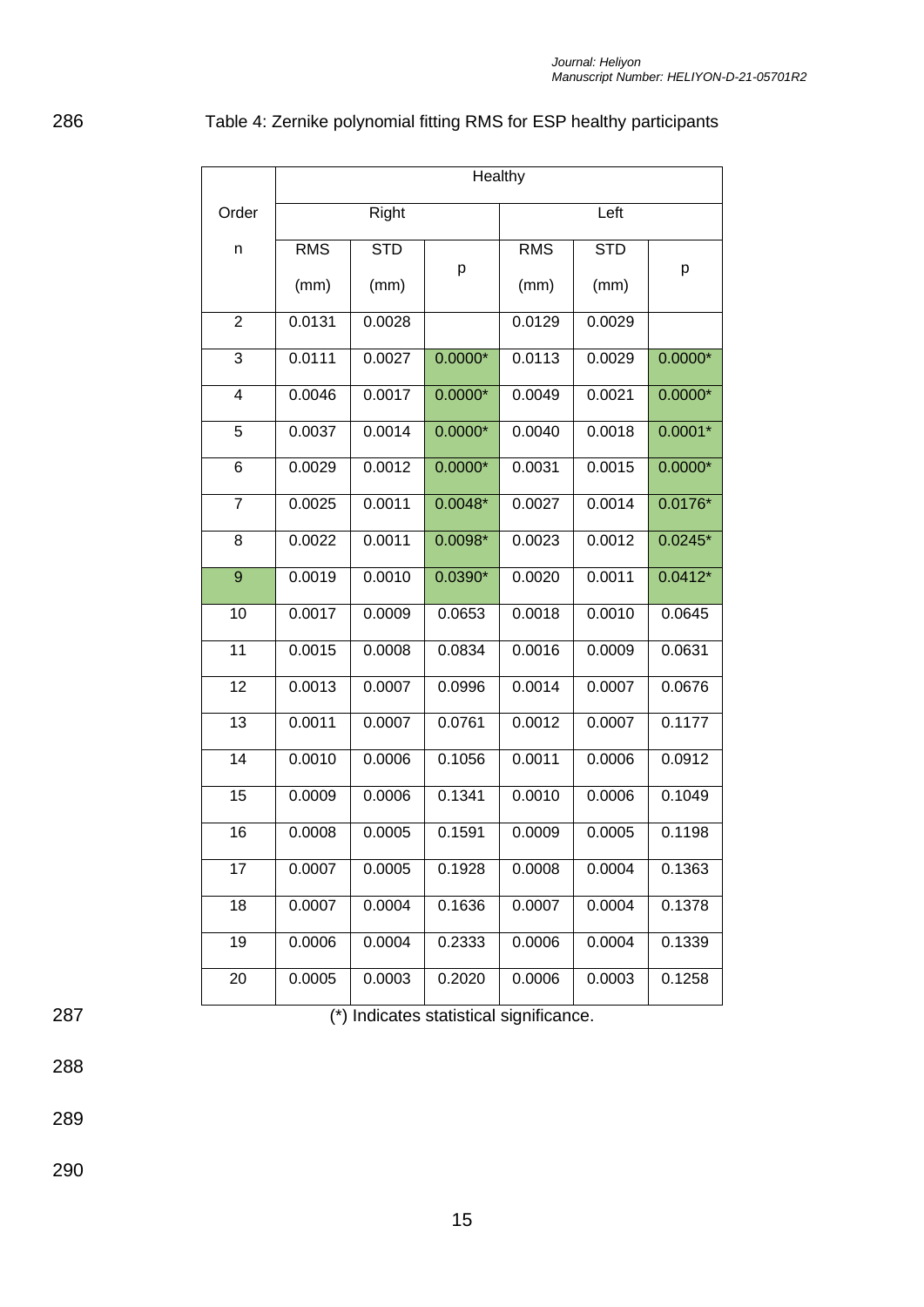## **Discussion**

292 Although tomographer, topographers and surface profilers are widely accepted in scientific research, some of them do not offer a direct measure of topography. Numerous studies published data collected from Pentacam and several compared its performance to that of other 295 topographers and reported high correlation  $3, 20-23$ . It is also important to acknowledge the studies suggested that repeatability of Scheimpflug devices can be lower for the posterior 297 corneal surface than for the anterior corneal surface  $24, 25$  however, measurements taken with 298 the Pentacam are reported to be repeatable and reproducible when they are obtained with the 299 high-resolution settings and analysed with caution .

 Placido-disk topography systems have their limitations too. Placido-disc based systems, unlike Pentacam HR, cannot provide measurements for the posterior surface of the cornea. Posterior elevation data were reported to have a significant effect on overall corneal 303 astigmatism magnitude, astigmatism axis  $25, 27$ , optical axis  $18$  and keratoconus cone location  $\textdegree{}^{28}$ . In addition, they cannot measure the corneal central zone within the first mire ring, and as 305 a result, this region has to be interpolated using a relatively narrow ( $\approx$  60%) corneal surface 306 coverage  $29, 30$ . They use images obtained from light reflected off the tear film, thus the inconsistent quality of corneal tear film becomes an essential limitation. Moreover, Placido- disk systems data are less accurate when mapping irregular surfaces due to their methodology 309 hypothesis of significant smoothness in the radial direction .

 Like the other two devices, the ESP has some limitations. It is not possible to use eye profile data without considering a method of removing the edge-effect. The artefacts around the edges are not naturally present features but appear on the measured surface as a result of 313 the instrument limitation, the measurement protocol and the technological limits .

 The difference between a corneal measured feature and its true value is a measurement error 316 that could be either random, systematic or a combination of both along with other factors.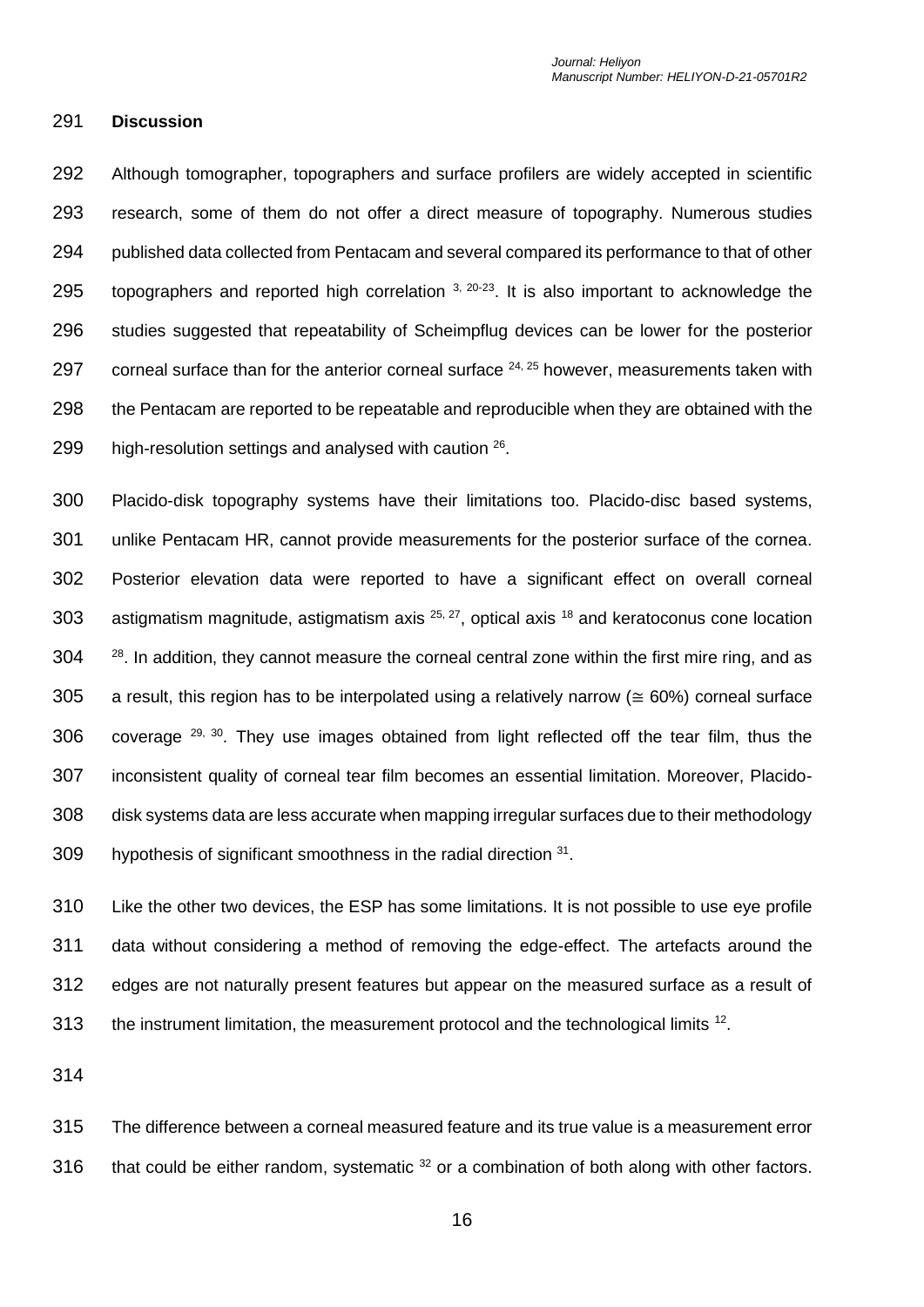Random errors naturally occur during any measurement because of disturbances such as environmental conditions or electronic noise. The positive element is that random errors have a Gaussian normal distribution, therefore, statistical methods can be effectively used to analyse the measured data and determine the significance of any change in the measured feature regardless of the associated random errors. Systematic errors usually occur as a result 322 of using a miscalibrated instrument or because of the incorrect use by the operator <sup>33</sup>. Although these errors are important to consider, they are not the only artefacts in the corneal structure measurement process. There is something else embedded within the instruments' software packages called DSP. Among many other aspects, DSP involves detection, estimation, coding, transmission, enhancement, analysis, representation, recording, reconstruction, 327 transformation and interpretation of digital signals . With no access to the tomographers and topographers' built-in pieces of DSP within their software, reverse engineering is one of the best methods for researchers to investigate unseen DSP components. DSP within the output researchers get may affect their interpretation or their understanding of the numerical values produced by eye reconstruction software-driven instruments.

 The technique used in this study can be considered a reverse engineering fitting method. The results showed that the posterior corneal surface measured by Pentacam fits perfectly to order 335 10 Zernike polynomials with a very small RMS  $(3\times10^{-4})$  and zero standard deviation. This finding indicates the possibility of the Pentacam posterior corneal surface being fitted to order 337 10 Zernike polynomials during the DSP stage. This conclusion is supported by the fact that fitting the posterior surface to orders up to 15 did not record significant reductions in RMS compared to order 10. It is also supported by the fact that both heathy and keratoconic participants data showed the exact trend with no noticeable difference. This indicates that this fitting is potentially a built-in DSP sequence within the Pentacam software.

 On the other hand, the anterior surface of the Pentacam fitted very well to order 12 Zernike polynomials in both healthy and keratoconic participants. While healthy eyes still fit well up to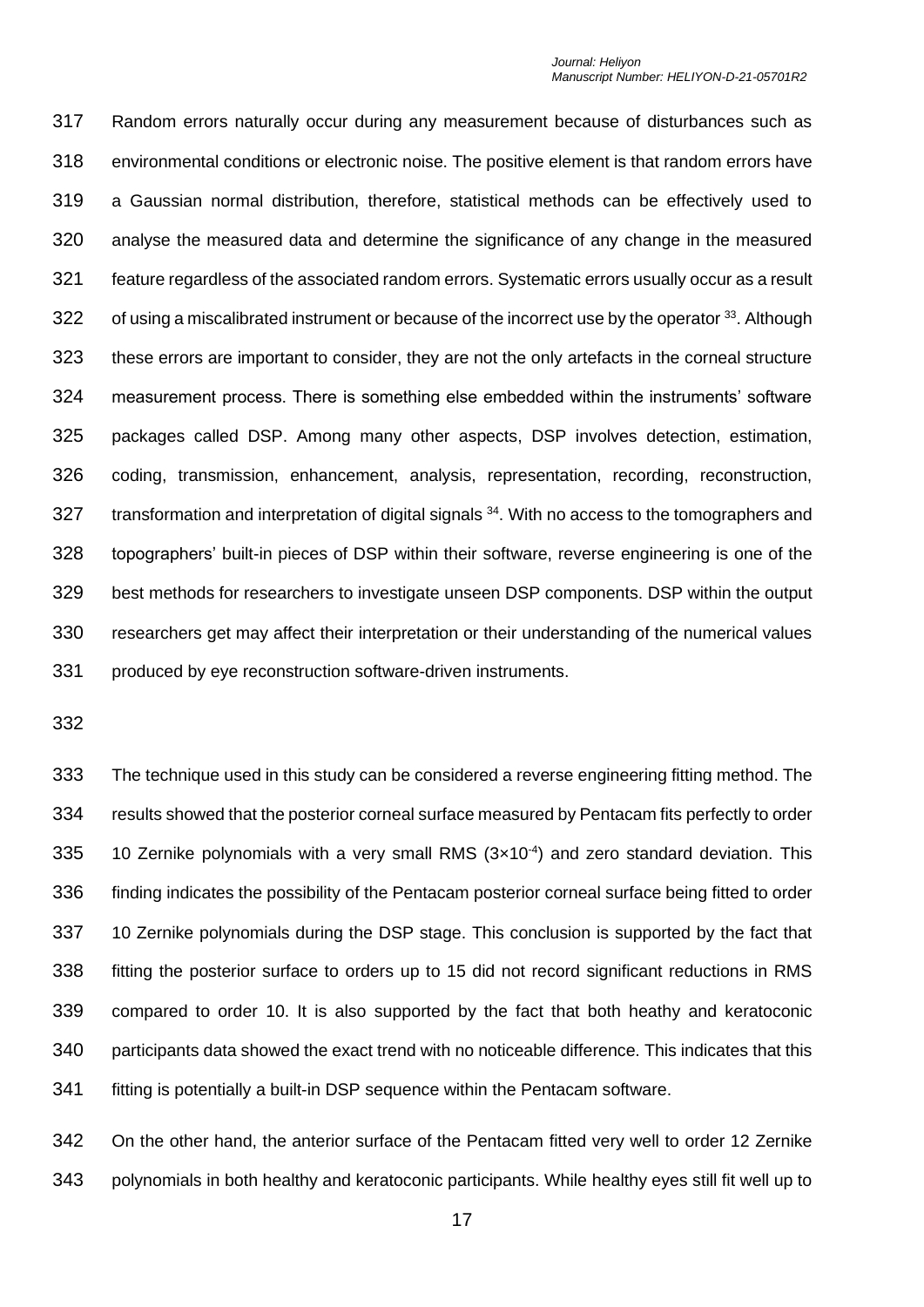order 14, the significance test showed that keratoconic eyes are not recoding improvement in RMS values after order 12. With a standard deviation of nearly zero, there is a strong possibility that a fit of order 12 Zernike polynomials was applied to anterior eye surfaces within the Pentacam DSP stage. The closest study to the current one was presented by Smolek, in  $\,$  2005, on TMS-1 (Tomey, Inc, AZ, US) corneal topography maps where he concluded that  $4<sup>th</sup>$  order Zernike polynomial reconstruction was reliable for modelling the normal cornea only, but 350 significantly higher orders are needed for reconstructing abnormal corneal surfaces . 351 However, the current study findings do not endorse 4<sup>th</sup> order Zernike polynomial reconstruction for Pentacam HR tomographer, Medmont E300 Placido-disc and ESP data. The reverse engineering technique used here showed unique compatibility between the Pentacam elevation data and Zernike polynomials. In addition, the RMS started to rise again after certain order as an indication of an overfitting issue which is known to be associated with polynomial fitting. None of the other two machines shown any rise in RMS as a result of increasing the fitting order.

 A possible limitation in this study is not splitting the data according to age groups or ethnic background and not grouping keratoconic groups according to the severity of the disease. As the focus of this study is the DSP within the pieces of the instrument's software, the participants' data were analysed according to the instrument not according to the age groups or the ethnic background. The only exception was analysing the keratoconic Pentacam data separately from the healthy ones to investigate the response of distorted eyes to the Zernike polynomial fitting process. Limitations of not testing keratoconic eyes or even animal eyes will be addressed soon in a future study. Additionally, Zernike polynomials are not the only type 366 of polynomials that could be used to fit corneal surfaces. Tchebichef  $36$ , Krawtchouk  $37$ , Charlier <sup>38</sup>, and Meixner polynomials <sup>39</sup> could be used too, however, Zernike polynomials are broadly 368 deemed to be the mathematical base of ocular aberrations <sup>40</sup>.

 The results suggest using order 10 Zernike polynomial to fit Pentacam posterior corneal surface and order 12 Zernike polynomial to fit Pentacam anterior surface is an ideal option to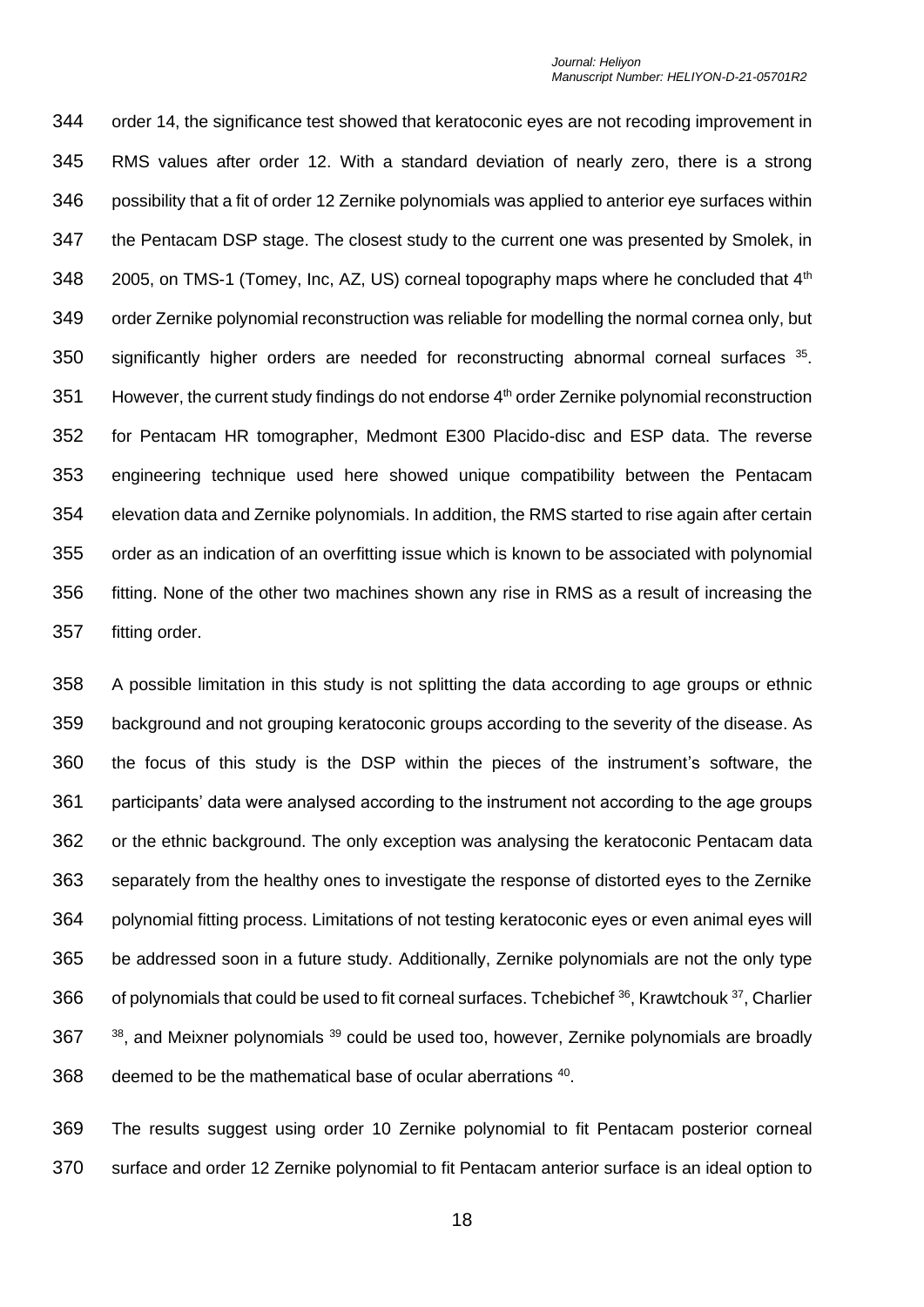analysts who are interested in wavefront analyses, high order aberrations, light raytracing, and other applications that require parametric continuous surfaces to operate. Fitting Medmont E300 Placido-disc and ESP to Zernike polynomials is not recommended because of the relatively high RMS associated with this fit, however, if necessary Medmont E300 Placido-disc's topography and ESP's corneal profile could be fitted to Zernike polynomial order 16 and

- 9 to respectively with a consciousness of the possible effect of the fitting error.
- 
- 
- **Financial Disclosure**
- No additional external funding was received for this study.
- 

## **References**

- 1. Finis D, Ralla B, Karbe M, Borrelli M, Schrader S, Geerling G. Comparison of Two
- Different Scheimpflug Devices in the Detection of Keratoconus, Regular
- Astigmatism, and Healthy Corneas. Journal of Ophthalmology 2015 04/14
- 01/21/received
- 04/01/accepted;2015:315281. doi: 10.1155/2015/315281. PubMed PMID:
- PMC4411433.
- 2. Al-Ageel S, Al-Muammar AM. Comparison of central corneal thickness
- measurements by Pentacam, noncontact specular microscope, and ultrasound
- pachymetry in normal and post-LASIK eyes. Saudi journal of ophthalmology : official
- journal of the Saudi Ophthalmological Society 2009 Oct;23(3-4):181-7. doi:
- 10.1016/j.sjopt.2009.10.002. PubMed PMID: 23960858; PubMed Central PMCID: PMCPMC3729515. eng.
- 3. Otchere H, Sorbara L. Repeatability of topographic corneal thickness in
- keratoconus comparing Visante™ OCT and Oculus Pentacam HR® topographer.
- Contact Lens and Anterior Eye 2017 2017/08/01/;40(4):217-223. doi:
- [http://dx.doi.org/10.1016/j.clae.2017.05.002.](http://dx.doi.org/10.1016/j.clae.2017.05.002)
- 4. Salouti R, Nowroozzadeh MH, Zamani M, Ghoreyshi M, Salouti R. Comparison of
- anterior chamber depth measurements using Galilei, HR Pentacam, and Orbscan II.
- Optometry 2010 Jan;81(1):35-9. doi: 10.1016/j.optm.2009.04.100. PubMed PMID: 20004876.
- 5. Moazzam F, Bednarek MD. Intellectual Property Protection for Medical Devices.
- In: Becker KM, Whyte JJ, editors. Clinical Evaluation of Medical Devices: Principles
- and Case Studies. Totowa, NJ: Humana Press; 2006. p. 117-139.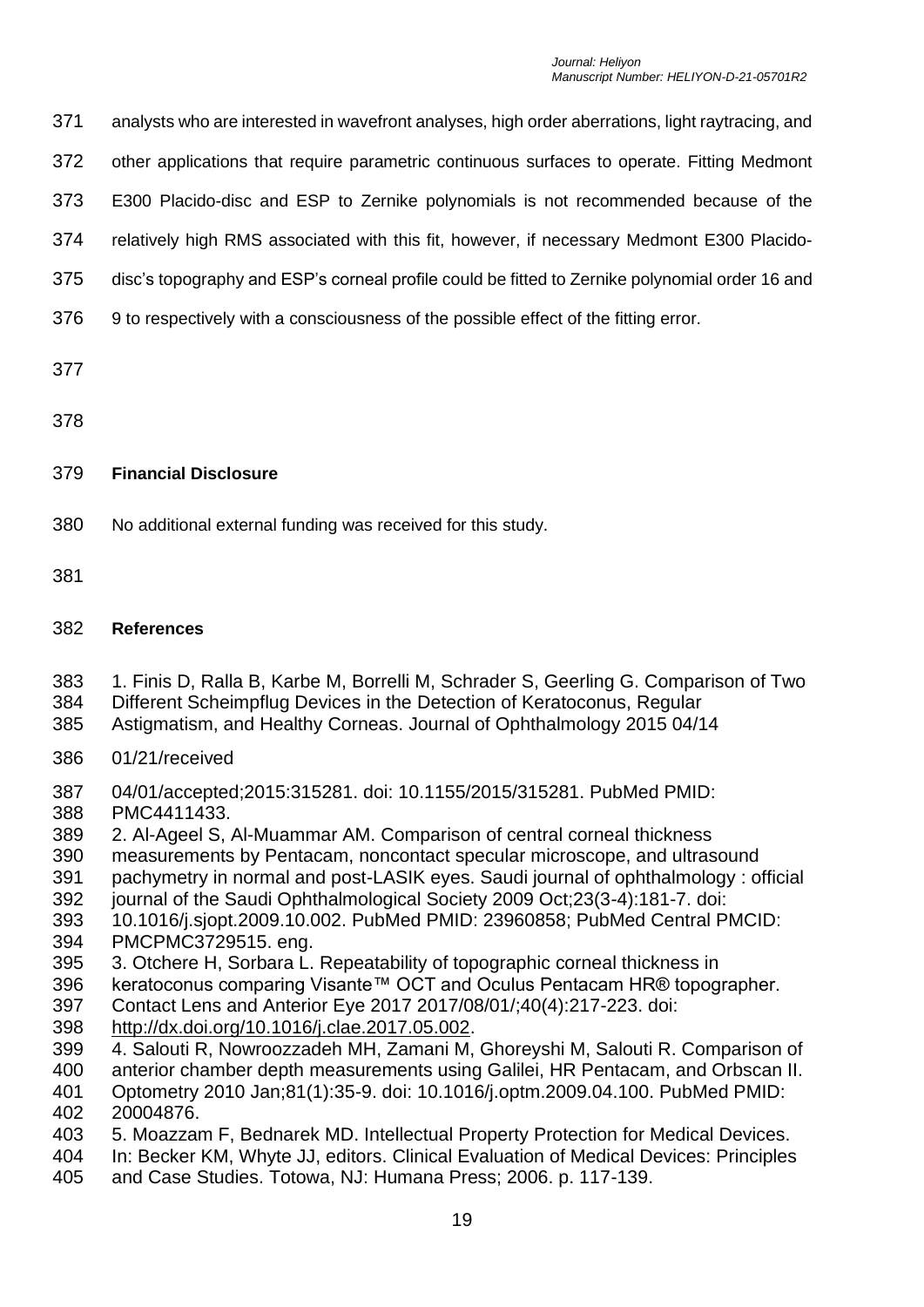- 6. Zuckerman D, Brown P, Das A. Lack of Publicly Available Scientific Evidence on
- the Safety and Effectiveness of Implanted Medical Devices. JAMA Internal Medicine 2014;174(11):1781-1787. doi: 10.1001/jamainternmed.2014.4193.
- 7. RONQUILLO JG, ZUCKERMAN DM. Software-Related Recalls of Health
- Information Technology and Other Medical Devices: Implications for FDA Regulation
- of Digital Health. The Milbank Quarterly 2017;95(3):535-553. doi:
- [https://doi.org/10.1111/1468-0009.12278.](https://doi.org/10.1111/1468-0009.12278)
- 8. Consejo A, Llorens-Quintana C, Radhakrishnan H, Iskander DR. Mean shape of
- the human limbus. J Cataract Refract Surg 2017 2017/05/01/;43(5):667-672. doi:
- 10.1016/j.jcrs.2017.02.027.
- 9. Abass A, Lopes BT, Eliasy A, Wu R, Jones S, Clamp J, Ambrósio R, Jr., Elsheikh
- A. Three-dimensional non-parametric method for limbus detection. PLOS ONE
- 2018;13(11):e0207710. doi: 10.1371/journal.pone.0207710.
- 10. Consejo A, Radhakrishnan H, Iskander DR. Scleral changes with
- accommodation. Ophthalmic & physiological optics : the journal of the British College
- of Ophthalmic Opticians 2017 May;37(3):263-274. doi: 10.1111/opo.12377. PubMed PMID: 28439975; eng.
- 11. Consejo A, Llorens-Quintana C, Bartuzel MM, Iskander DR, Rozema JJ.
- Rotation asymmetry of the human sclera. Acta Ophthalmol 2018 Aug 26. doi:
- 10.1111/aos.13901. PubMed PMID: 30146759; eng.
- 12. Abass A, Lopes BT, Eliasy A, Salomao M, Wu R, White L, Jones S, Clamp J,
- Ambrósio R, Jr., Elsheikh A. Artefact-free topography based scleral-asymmetry.
- PLOS ONE 2019;14(7):e0219789. doi: 10.1371/journal.pone.0219789.
- 13. Abass A, Clamp J, Bao F, Ambrosio R, Jr., Elsheikh A. Non-Orthogonal Corneal
- Astigmatism among Normal and Keratoconic Brazilian and Chinese populations.
- Curr Eye Res 2018 Feb 2:1-8. doi: 10.1080/02713683.2018.1433858. PubMed PMID: 29393696; eng.
- 14. Abass A, Stuart S, Lopes BT, Zhou D, Geraghty B, Wu R, Jones S, Flux I,
- Stortelder R, Snepvangers A, Leca R, Elsheikh A. Simulated optical performance of
- soft contact lenses on the eye. PLOS ONE 2019;14(5):e0216484. doi:
- 10.1371/journal.pone.0216484.
- 15. Abass A, Vinciguerra R, Lopes BT, Bao F, Vinciguerra P, Ambrósio R, Elsheikh
- A. Positions of Ocular Geometrical and Visual Axes in Brazilian, Chinese and Italian
- Populations. Current Eye Research 2018 2018/11/02;43(11):1404-1414. doi:
- 10.1080/02713683.2018.1500609.
- 16. Consejo A, Wu R, Abass A. Anterior Scleral Regional Variation between Asian
- and Caucasian Populations. J Clin Med 2020 Oct 25;9(11). doi:
- 10.3390/jcm9113419. PubMed PMID: 33113864; PubMed Central PMCID:
- PMCPMC7692638. eng.
- 17. Moore J, Lopes BT, Eliasy A, Geraghty B, Wu R, White L, Elsheikh A, Abass A.
- Simulation of the Effect of Material Properties on Soft Contact Lens On-Eye Power.
- Bioengineering (Basel, Switzerland) 2019 Oct 9;6(4). doi:
- 10.3390/bioengineering6040094. PubMed PMID: 31600967; eng.
- 18. Lopes BT, Eliasy A, Elhalwagy M, Vinciguerra R, Bao F, Vinciguerra P, Ambrósio
- R, Elsheikh A, Abass A. Determination of Optic Axes by Corneal Topography among
- Italian, Brazilian, and Chinese Populations. Photonics 2021;8(2):61. PubMed PMID:
- doi:10.3390/photonics8020061.
- 19. Everitt BS, Skrondal A. The Cambridge Dictionary of Statistics. 4 ed. Cambridge,
- UK: Cambridge University Press; 2010.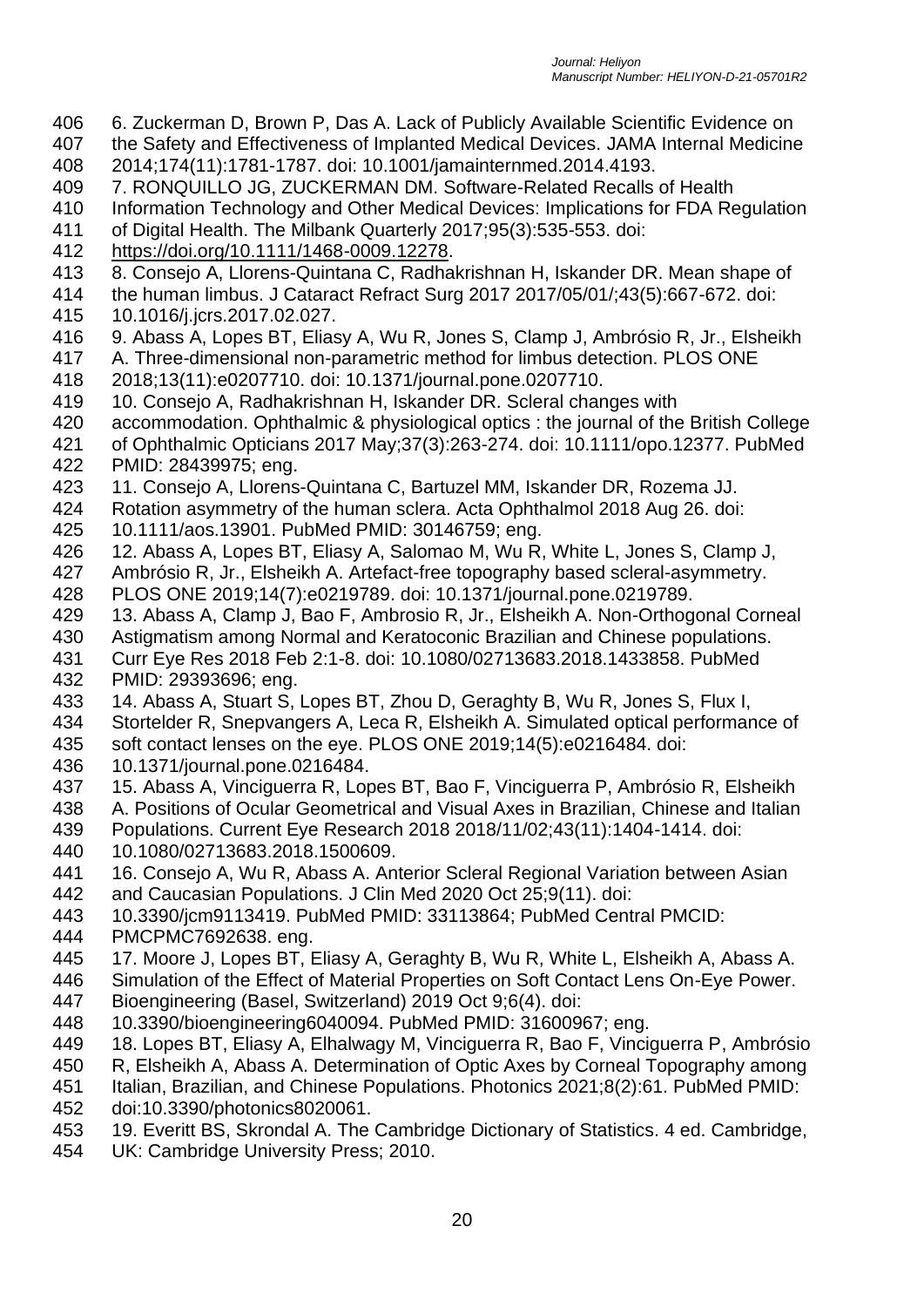- 20. Dehnavi Z, Mirzajani A, Jafarzadehpur E, Khabazkhoob M, Jabbarvand M, Yekta
- A. Comparison of the corneal power measurements with the TMS4-topographer,
- pentacam HR, IOL master, and javal keratometer [Article]. Middle East African
- Journal of Ophthalmology 2015 04 / 01 /;22(2):233-237. doi: 10.4103/0974-
- 9233.151884. PubMed PMID: edselc.2-52.0-84926679928; English.
- 21. Read SA, Collins MJ, Iskander DR, Davis BA. Corneal topography with
- Scheimpflug imaging and videokeratography: Comparative study of normal eyes.
- Journal of Cataract & Refractive Surgery 2009 2009/06/01/;35(6):1072-1081. doi: [http://dx.doi.org/10.1016/j.jcrs.2009.01.020.](http://dx.doi.org/10.1016/j.jcrs.2009.01.020)
- 22. Tajbakhsh Z, Salouti R, Nowroozzadeh MH, Zamani M, Aghazadeh-Amiri M,
- Tabatabaee S. Comparison of keratometry measurements using the Pentacam HR,
- the Orbscan IIz, and the TMS-4 topographer [Article]. Ophthalmic and Physiological
- Optics 2012 11 / 01 /;32(6):539-546. doi: 10.1111/j.1475-1313.2012.00942.x.
- PubMed PMID: edselc.2-52.0-84867410213; English.
- 23. de Jong T, Sheehan MT, Dubbelman M, Koopmans SA, Jansonius NM. Shape of
- the anterior cornea: Comparison of height data from 4 corneal topographers. Journal
- of Cataract & Refractive Surgery 2013 2013/10/01/;39(10):1570-1580. doi:
- [http://dx.doi.org/10.1016/j.jcrs.2013.04.032.](http://dx.doi.org/10.1016/j.jcrs.2013.04.032)
- 24. Koch DD, Jenkins RB, Weikert MP, Yeu E, Wang L. Correcting astigmatism with
- toric intraocular lenses: effect of posterior corneal astigmatism. Journal of cataract and refractive surgery 2013 Dec;39(12):1803-9. doi: 10.1016/j.jcrs.2013.06.027.
- PubMed PMID: 24169231; eng.
- 25. Preussner PR, Hoffmann P, Wahl J. Impact of Posterior Corneal Surface on
- Toric Intraocular Lens (IOL) Calculation. Curr Eye Res 2015;40(8):809-814. doi: 10.3109/02713683.2014.959708. PubMed PMID: 25259550; eng.
- 
- 26. McAlinden C, Khadka J, Pesudovs K. A Comprehensive Evaluation of the
- Precision (Repeatability and Reproducibility) of the Oculus Pentacam HR.
- Investigative ophthalmology & visual science 2011;52(10):7731-7737. doi:
- 10.1167/iovs.10-7093.
- 27. Zhang B, Ma J-X, Liu D-Y, Guo C-R, Du Y-H, Guo X-J, Cui Y-X. Effects of
- posterior corneal astigmatism on the accuracy of AcrySof toric intraocular lens
- astigmatism correction. International Journal of Ophthalmology 2016 09/18
- 05/30/received
- 11/16/accepted;9(9):1276-1282. doi: 10.18240/ijo.2016.09.07. PubMed PMID:
- PMC5028661.
- 28. Eliasy A, Abass A, Lopes BT, Vinciguerra R, Zhang H, Vinciguerra P, Ambrósio
- R, Roberts CJ, Elsheikh A. Characterization of cone size and centre in keratoconic
- corneas. Journal of The Royal Society Interface 2020;17(169):20200271. doi:
- doi:10.1098/rsif.2020.0271.
- 29. Belin MW, Khachikian SS. An introduction to understanding elevation-based
- topography: how elevation data are displayed a review. Clin Experiment
- Ophthalmol 2009 Jan;37(1):14-29. doi: 10.1111/j.1442-9071.2008.01821.x. PubMed PMID: 19016811.
- 30. Martin R. Cornea and anterior eye assessment with placido-disc keratoscopy, slit
- scanning evaluation topography and scheimpflug imaging tomography. Indian journal
- of ophthalmology 2018;66(3):360-366. doi: 10.4103/ijo.IJO\_850\_17. PubMed PMID: 29480244; eng.
- 31. Wang L, Ang R, Yildirim R. Corneal Topography and LASIK Applications. LASIK
- (Laser in Situ Keratomileusis). Refractive Surgery: CRC Press; 2002. p. 111-138.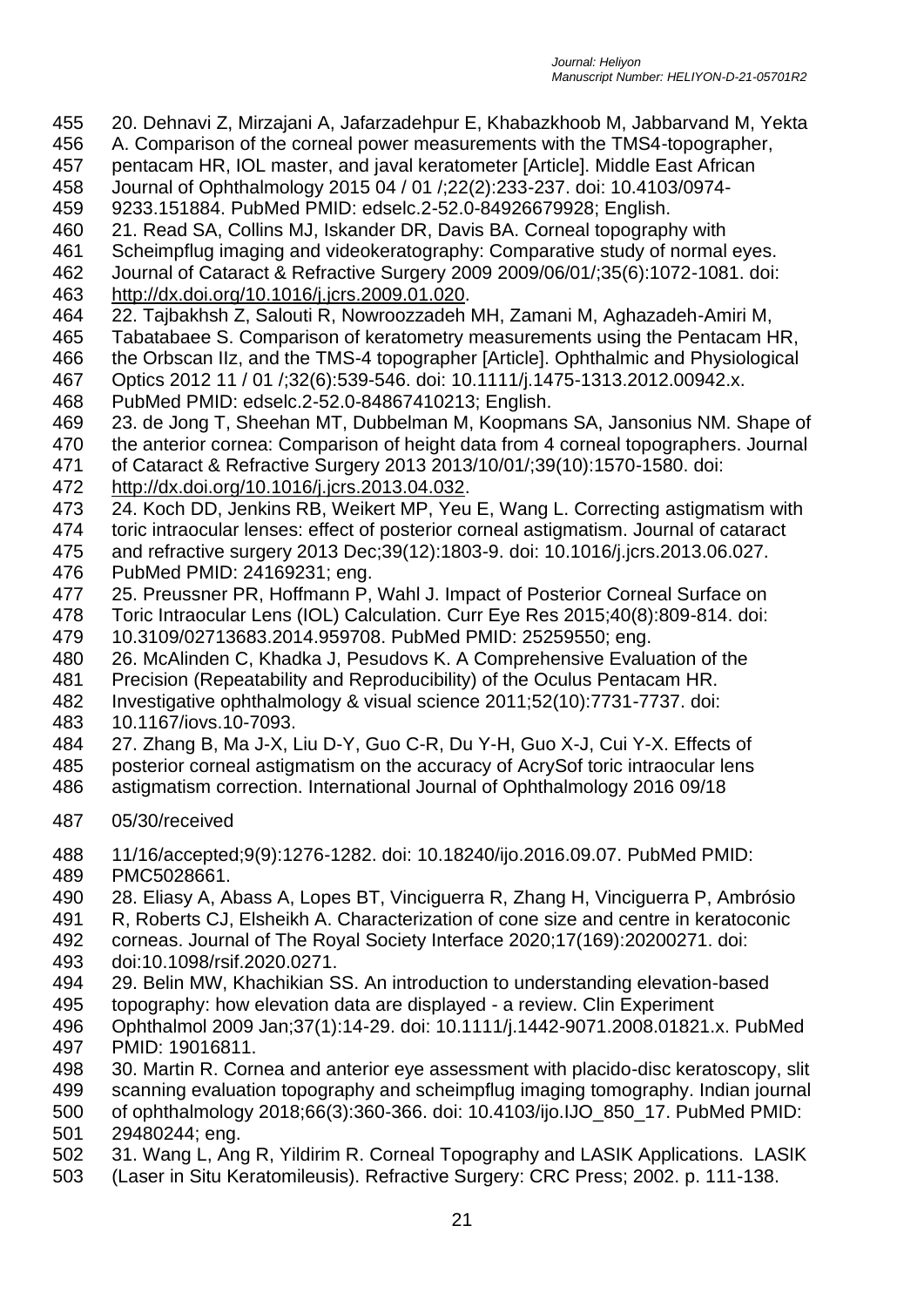- 32. Taylor JR, Taylor SLLJR. Introduction To Error Analysis: The Study of
- Uncertainties in Physical Measurements. University Science Books; 1997.
- 33. Bland JM, Altman DG. Statistics Notes: Measurement error. BMJ
- 1996;313(7059):744. doi: 10.1136/bmj.313.7059.744.
- 34. Nair BS. Digital electronics and logic design. PHI Learning Pvt. Ltd. p. 289. New Delhi: Prentice-Hall of India; 2002. English.
- 35. Smolek MK, Klyce SD. Goodness-of-prediction of Zernike polynomial fitting to
- corneal surfaces. Journal of cataract and refractive surgery 2005 Dec;31(12):2350-5.
- doi: 10.1016/j.jcrs.2005.05.025. PubMed PMID: 16473230.
- 36. Mukundan R. Some computational aspects of discrete orthonormal moments.
- IEEE Transactions on Image Processing 2004;13(8):1055-1059. doi:
- 10.1109/TIP.2004.828430.
- 37. AL-Utaibi KA, Abdulhussain SH, Mahmmod BM, Naser MA, Alsabah M, Sait SM.
- Reliable Recurrence Algorithm for High-Order Krawtchouk Polynomials. Entropy
- 2021;23(9):1162. PubMed PMID: doi:10.3390/e23091162.
- 38. Abdul-Hadi AM, Abdulhussain SH, Mahmmod BM. On the computational aspects
- of Charlier polynomials. Cogent Engineering 2020 2020/01/01;7(1):1763553. doi: 10.1080/23311916.2020.1763553.
- 39. Abdulhussain SH, Mahmmod BM. Fast and efficient recursive algorithm of
- Meixner polynomials. Journal of Real-Time Image Processing 2021 2021/04/26. doi:
- 10.1007/s11554-021-01093-z.
- 40. Cerviño A, Hosking SL, Montes-Mico R, Bates K. Clinical Ocular Wavefront
- Analyzers. Journal of Refractive Surgery 2007;23(6):603-616. doi: doi:10.3928/1081- 597X-20070601-12.
- 
- 
- 
- 
- 
- 
- 
- 
- 
- 
- 
- 
- 
-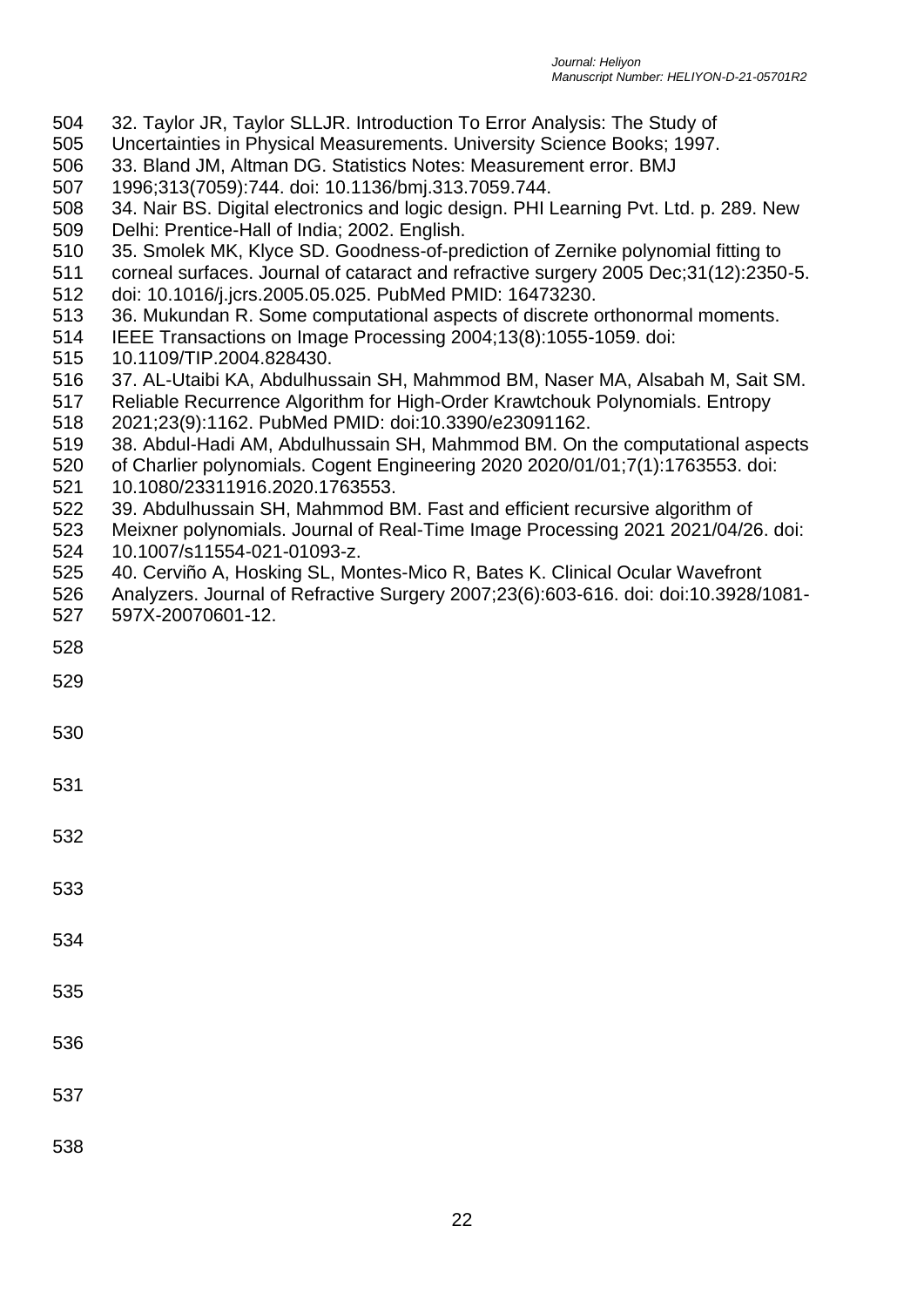*Journal: Heliyon Manuscript Number: HELIYON-D-21-05701R2*

- 
- 
- 
-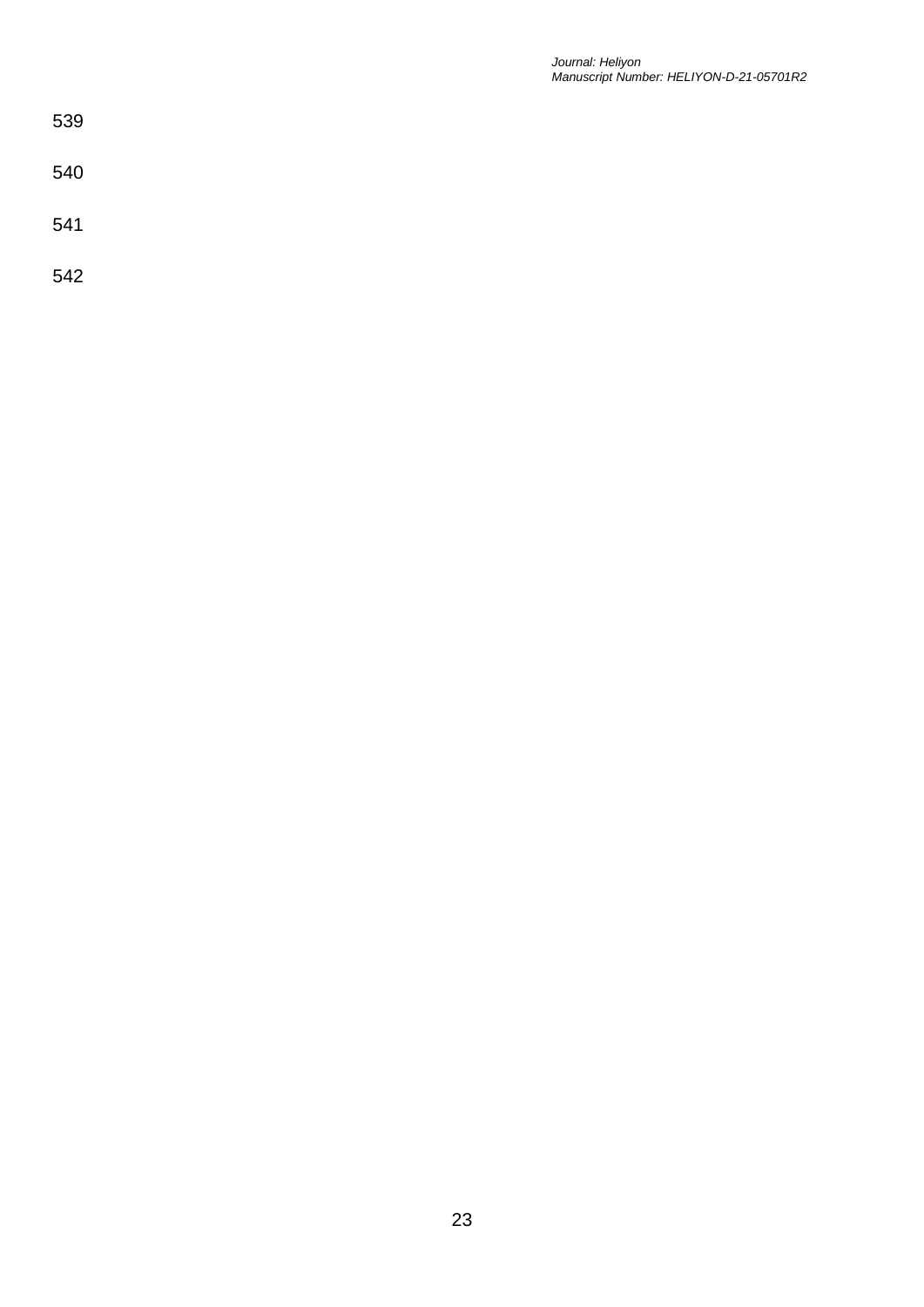*Journal: Heliyon Manuscript Number: HELIYON-D-21-05701R2*



<span id="page-23-0"></span>544 Figure 1: Zernike polynomial absolute fitting error  $\Delta z = |Z_{fit} - Z_{surf}|$  for the anterior corneal surface of 27 years old keratotic female participant 545 measured by the Pentacam HR tomographer.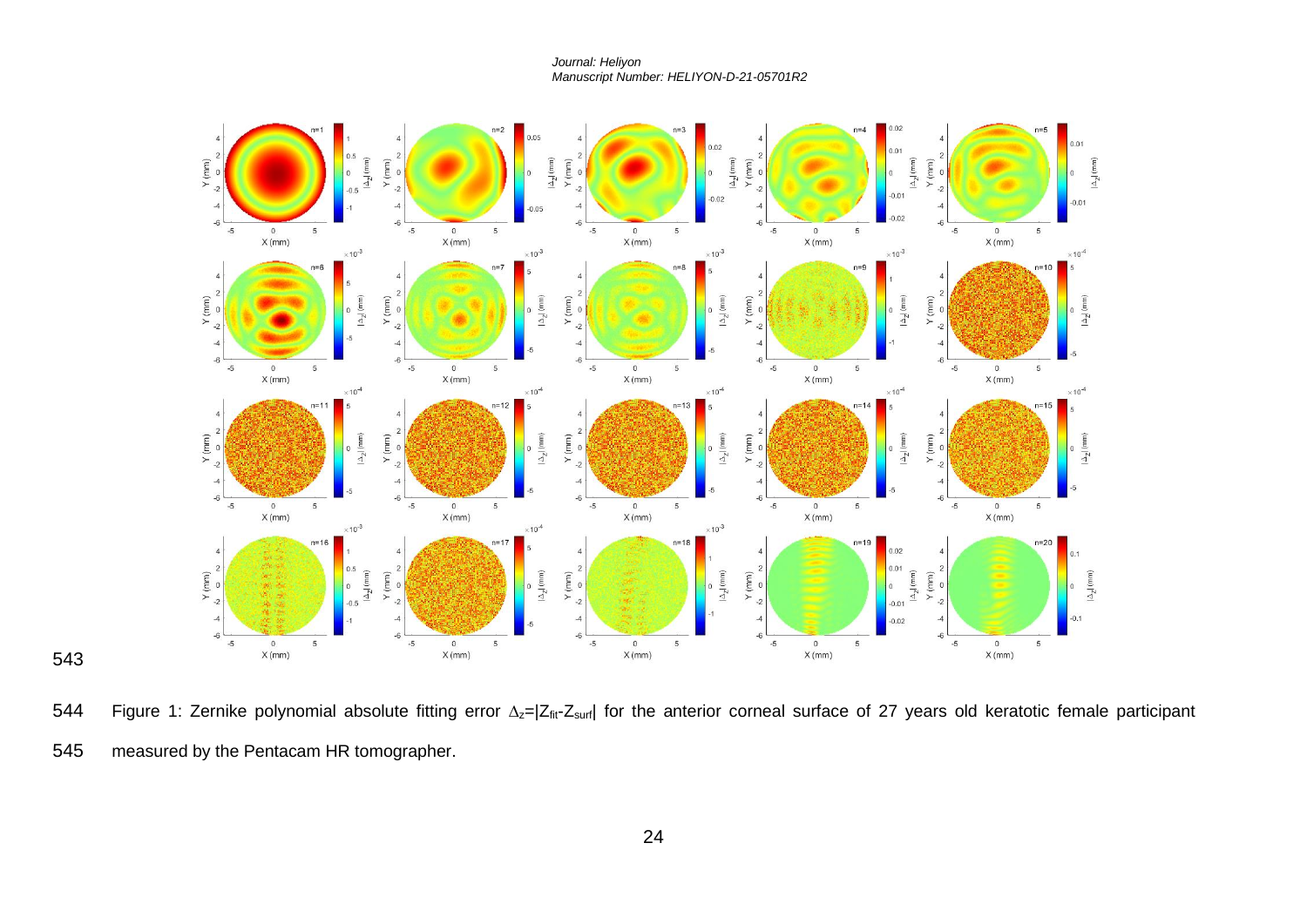

<span id="page-24-0"></span> Figure 2: Pentacam HR Zernike polynomial fitting RMS error with 20% validation for healthy and keratotic populations.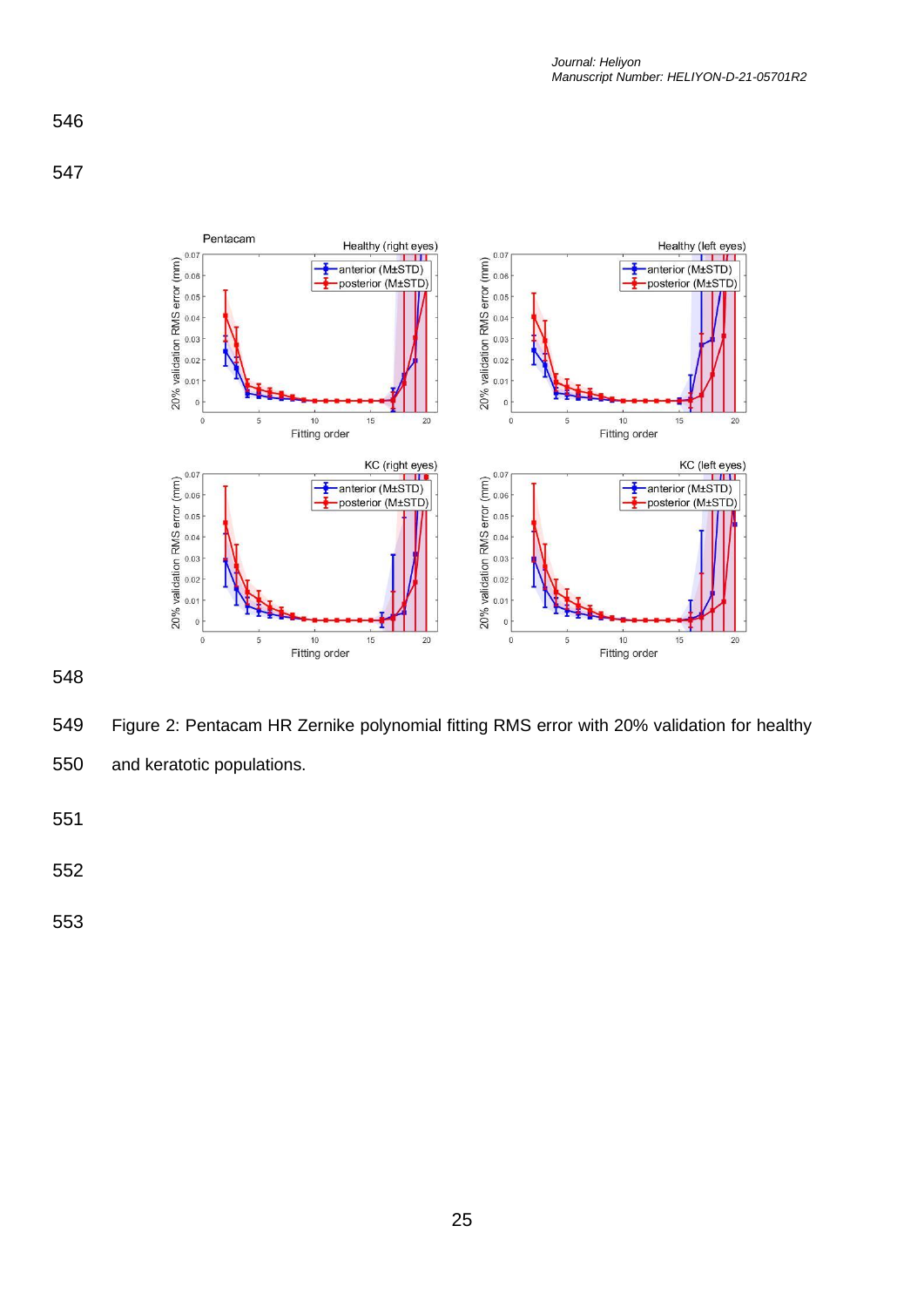

<span id="page-25-0"></span>Figure 3: Significance (p) of difference between RMS of each order and previous order among

normal and keratoconic cases.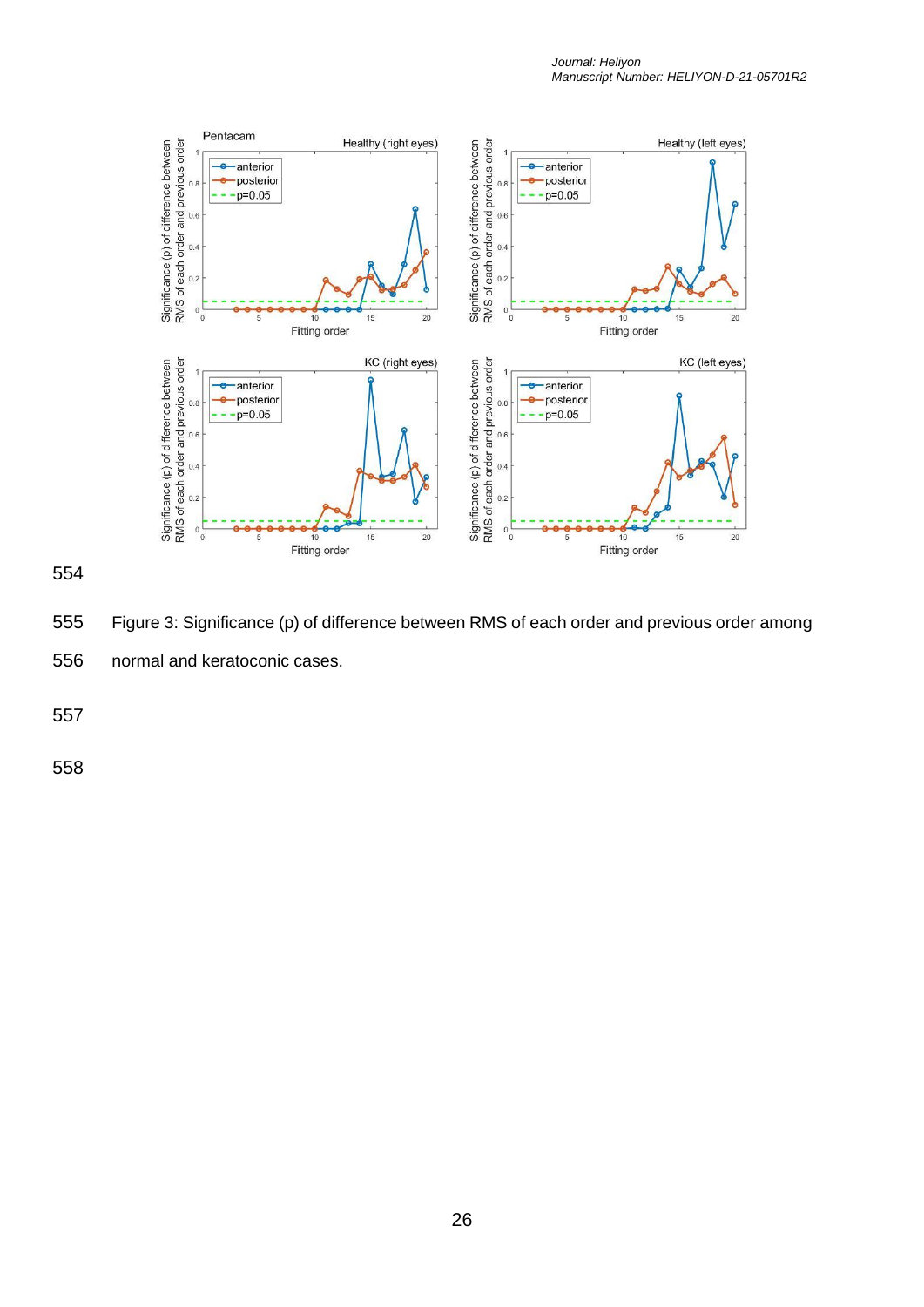



<span id="page-26-0"></span> Figure 4: Medmont Zernike polynomial fitting RMS error with 20% validation for a healthy population.